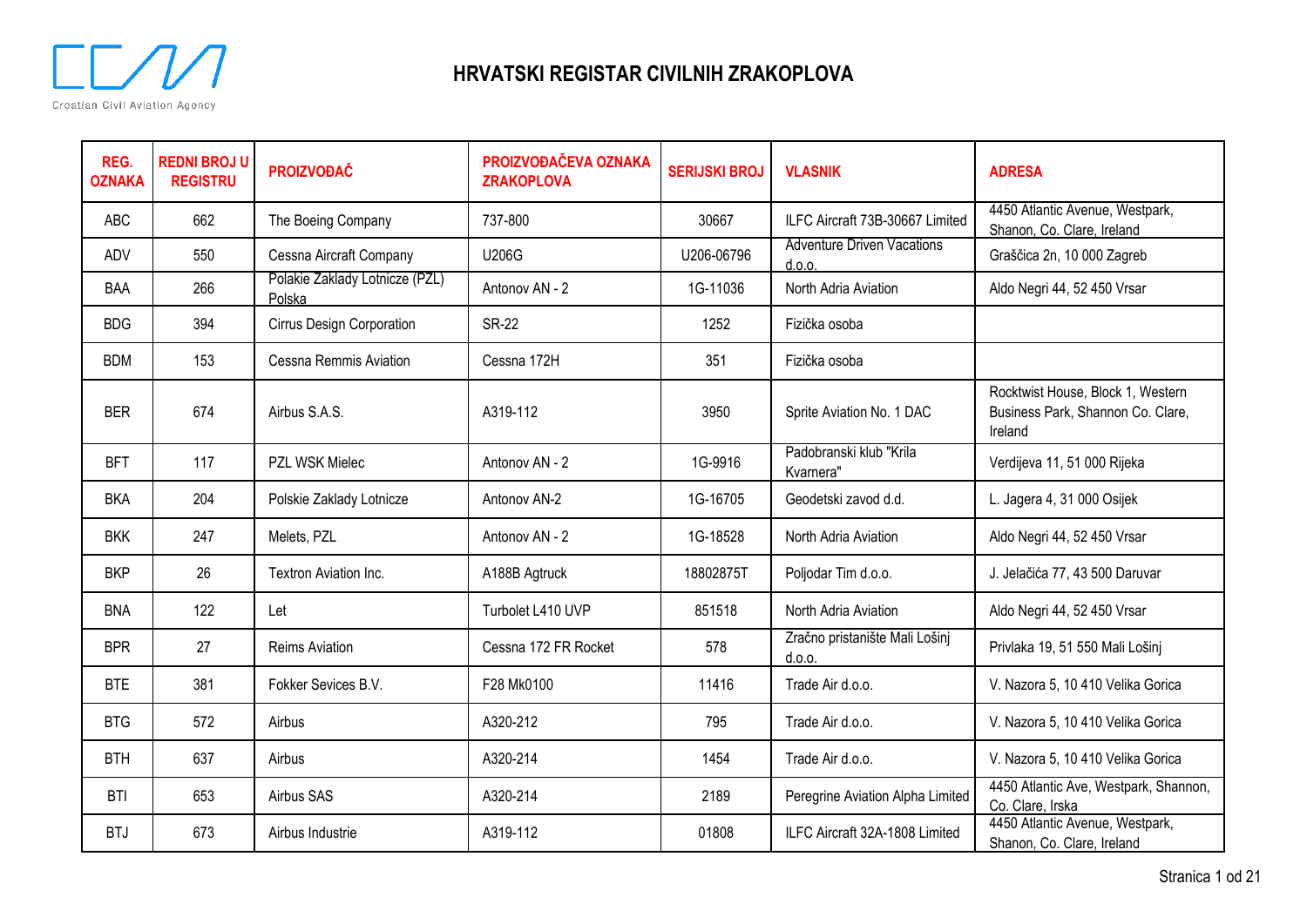

| REG.<br><b>OZNAKA</b> | <b>REDNI BROJ U</b><br><b>REGISTRU</b> | <b>PROIZVOĐAČ</b>                 | PROIZVOĐAČEVA OZNAKA<br><b>ZRAKOPLOVA</b> | <b>SERIJSKI BROJ</b> | <b>VLASNIK</b>                                                    | <b>ADRESA</b>                                                                 |
|-----------------------|----------------------------------------|-----------------------------------|-------------------------------------------|----------------------|-------------------------------------------------------------------|-------------------------------------------------------------------------------|
| <b>BTT</b>            | 310                                    | Cessna Aircraft Company           | Cessna F172M                              | F17200972            | North Adria Aviation                                              | Aldo Negri 44, 52 450 Vrsar                                                   |
| <b>BZG</b>            | 183                                    | <b>Piper Aircraft Corporation</b> | Piper PA-31T1                             | 31T-8104032          | Geofoto d.o.o                                                     | Buzinski prilaz 28, 10 000 Zagreb                                             |
| CAF                   | 198                                    | Champion Belanca                  | Champion Citabria 7 GCBC                  | 255-70               | Jedriličarski klub "Krila Kvarnera"<br>Rijeka                     | Velebitska 8, 51 000 Rijeka                                                   |
| <b>CCE</b>            | 191                                    | Cessna Aircraft Company           | Cessna 207 Skywagon                       | 0 2 3 2              | Padobranski klub "Krila<br>Kvarnera"                              | Verdijeva 11, 51000 Rijeka                                                    |
| <b>CCG</b>            | 78                                     | Cessna Aircraft Company           | Cessna F150L                              | F15001044            | MGV d.o.o.                                                        | Vijugava 21, 10 000 Zagreb                                                    |
| <b>CCH</b>            | 36                                     | Cessna Reims Aviation             | Cessna F150L                              | F15001040            | Aeroklub "Zagreb"                                                 | Jurišićeva 5/1, 10 000 Zagreb                                                 |
| CDA                   | 388                                    | <b>McDonnell Douglas</b>          | DC-9-83                                   | 49602                | Dubrovnik Airline d.o.o.                                          | ZL Dubrovnik, Ćilipi, 20 213 Dubrovnik                                        |
| <b>CDE</b>            | 401                                    | <b>McDonnell Douglas</b>          | DC-9-82                                   | 48066                | Dubrovnik Airline d.o.o.                                          | ZL Dubrovnik, Ćilipi, 20 213 Dubrovnik                                        |
| CGZ                   | 259                                    | Socata                            | Morane MS 893 E Rally                     | 12269                | Fizička osoba                                                     |                                                                               |
| CQA                   | 424                                    | Bombardier Inc. Canada            | DHC-8-402                                 | 4205                 | Aerocentury corp.                                                 | 1440 Chapin Avenue, Burlingame,<br>California 94010, SAD                      |
| CQB                   | 425                                    | Bombardier Inc. Canada            | DHC-8-402                                 | 4211                 | Aerocentury corp.                                                 | 1440 Chapin Avenue, Burlingame,<br>California 94010, SAD                      |
| CQC                   | 452                                    | Bombardier Inc. Canada            | DHC-8-402                                 | 4258                 | Ravelin Turboprop Leasing 1<br><b>Designated Activity Company</b> | 1st Floor, Cape House, Westend Office<br>Park, Snugborough Road, Dublin 15,   |
| CQD                   | 453                                    | Bombardier Inc. Canada            | DHC-8-402                                 | 4260                 | Ravelin Turboprop Leasing 1<br><b>Designated Activity Company</b> | 1st Floor, Cape House, Westend Office<br>Park, Snugborough Road, Dublin 15,   |
| CQE                   | 464                                    | Bombardier Inc. Canada            | Bombardier DHC-8-Q402                     | 4300                 | <b>Clontarf Aircraft Leasing Limited</b>                          | 2nd Floor, Block 5, Irish Life Centre,<br>Abbey Street Lower, Dublin 1, Irska |
| <b>CQF</b>            | 465                                    | Bombardier Inc. Canada            | Bombardier DHC-8-Q402                     | 4301                 | <b>Clontarf Aircraft Leasing Limited</b>                          | 2nd Floor, Block 5, Irish Life Centre,<br>Abbey Street Lower, Dublin 1, Irska |
| <b>CRO</b>            | 275                                    | Canadier LTD                      | Challenger 604 (CL600-2B16)               | 5322                 | Vlada RH                                                          | Markov trg 2, 10 000 Zagreb                                                   |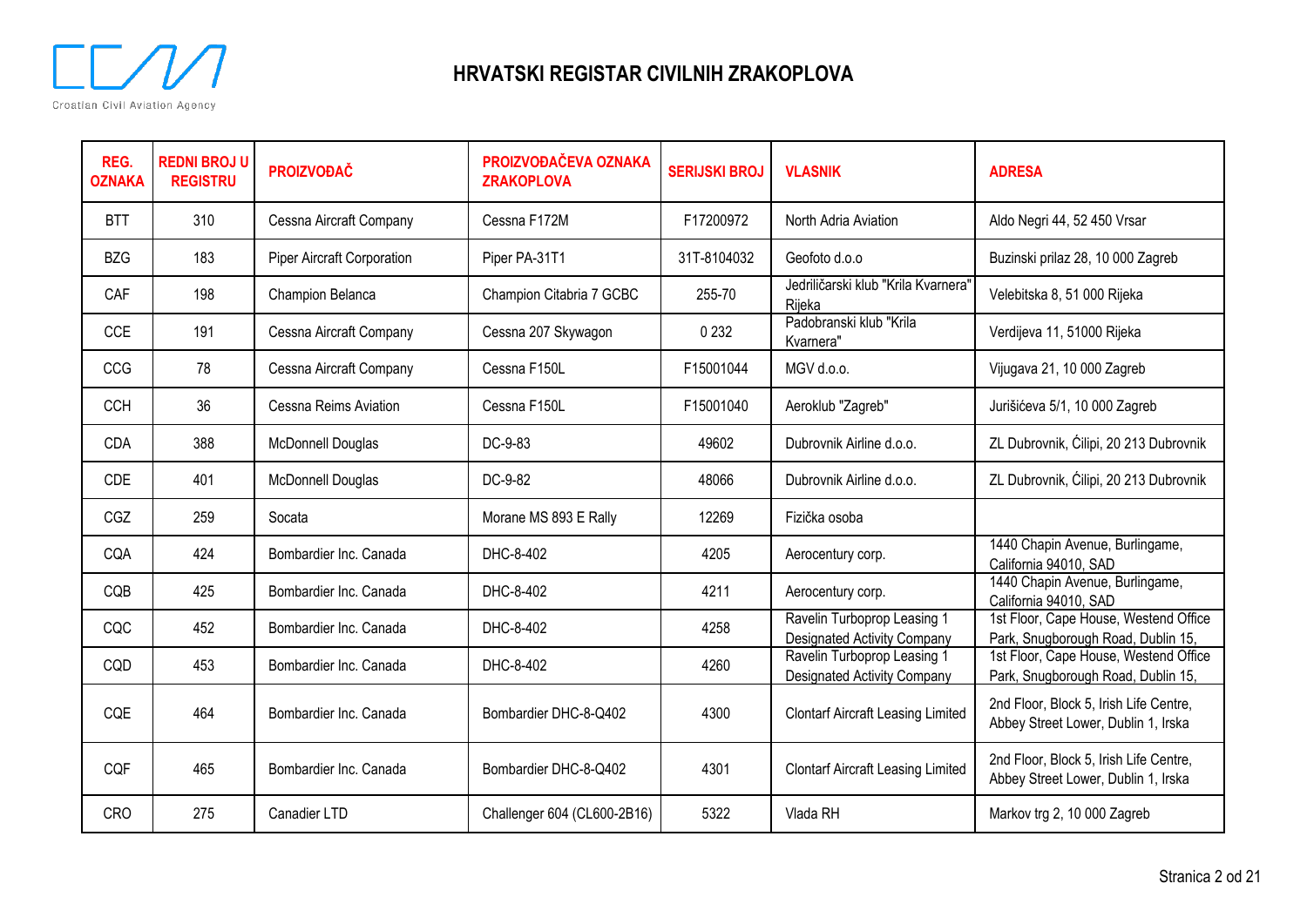

| REG.<br><b>OZNAKA</b> | <b>REDNI BROJ U</b><br><b>REGISTRU</b> | <b>PROIZVOĐAČ</b>           | PROIZVOĐAČEVA OZNAKA<br><b>ZRAKOPLOVA</b> | <b>SERIJSKI BROJ</b> | <b>VLASNIK</b>                                       | <b>ADRESA</b>                                                                             |
|-----------------------|----------------------------------------|-----------------------------|-------------------------------------------|----------------------|------------------------------------------------------|-------------------------------------------------------------------------------------------|
| <b>CTG</b>            | 280                                    | Airbus Industrie            | Airbus A 319-100                          | 767                  | Croatia Airlines d.d.                                | Bani 75/B, Buzin, 10 000 Zgreb                                                            |
| <b>CTH</b>            | 285                                    | Airbus Industrie            | Airbus A 319-112                          | 833                  | Croatia Airlines d.d.                                | Bani 75/B, Buzin, 10 000 Zgreb                                                            |
| <b>CTI</b>            | 286                                    | Airbus Industrie            | Airbus A 319-112                          | 1029                 | Croatia Airlines d.d.                                | Bani 75/B, Buzin, 10 000 Zgreb                                                            |
| <b>CTJ</b>            | 287                                    | Airbus Industrie            | Airbus A 320-214                          | 1009                 | SASOF III (A7) AVIATION<br><b>IRELAND DESIGNATED</b> | Connaught House, 1 Burlington Road,<br>Dublin 4, Irska                                    |
| <b>CTK</b>            | 288                                    | Airbus Industrie            | Airbus A 320-214                          | 1237                 | Croatia Airlines d.d.                                | Bani 75/B, Buzin, 10 000 Zgreb                                                            |
| <b>CTL</b>            | 289                                    | Airbus Industrie            | Airbus A 319-112                          | 1252                 | Croatia Airlines d.d.                                | Bani 75/B, Buzin, 10 000 Zgreb                                                            |
| <b>CTN</b>            | 643                                    | Airbus S.A.S.               | A319-112                                  | 5085                 | Sirius Opportunities No. 2 DAC                       | Rocktwist House, Block 1, Western Business Park,<br>V 14 FW97 Shannon, Co. Clare, Ireland |
| <b>CUS</b>            | 565                                    | Cessna Aircraft Company     | Cessna 152                                | 15284488             | Fizička osoba                                        |                                                                                           |
| CZG                   | 451                                    | Piper Aircraft              | Piper PA-31T1                             | 31T-8104046          | Geofoto d.o.o                                        | Buzinski prilaz 28, 10 000 Zagreb                                                         |
| DAB                   | 214                                    | Cessna Aircraft Company     | Cessna T210N                              | 21064104             | Ministarstvo obrane                                  | Trg kralja Petra Krešimira IV br.1, 10 000<br>Zagreb                                      |
| <b>DAD</b>            | 278                                    | Cessna Aircraft Company     | Cessna C 172 R                            | 17280174             | Fakultet prometnih znanosti                          | Vukelićeva 4, 10 000 Zagreb                                                               |
| DAE                   | 272                                    | Aero Commander/USA          | Aero Commander 560 F                      | 1279/55              | Geodetski zavod d.d.                                 | L. Jagera 4, 31 000 Osijek                                                                |
| <b>DAF</b>            | 281                                    | Textron Aviation Inc.       | <b>FR172J</b>                             | 1720390              | Poljodar tim d.o.o.                                  | Josipa Jelačića 77, 43500 Daruvar                                                         |
| <b>DAH</b>            | 93                                     | Cessna Reims Aviation       | Cessna F150K                              | F15000631            | Pilotski klub "Krila Kvarnera"<br>Rijeka             | Korzo 2a/III, 51 000 Rijeka                                                               |
| <b>DAK</b>            | 182                                    | Diamond Aircraft Industries | DA20-A1                                   | 10323                | MD&V d.o.o.                                          | Okrugli Vrh 50a, 40 311 Lopatinec                                                         |
| <b>DAM</b>            | 176                                    | Polskie Zaklady Lotnicze    | Antonov AN-2                              | 1G-21253             | Air Tractor d.o.o.                                   | Ulica Jablanova 21, 31 000 Osijek                                                         |
| DAS                   | 134                                    | Cessna Aircraft Company     | Cessna 172N                               | 17269567             | Fakultet prometnih znanosti                          | Vukelićeva 4, 10 000 Zagreb                                                               |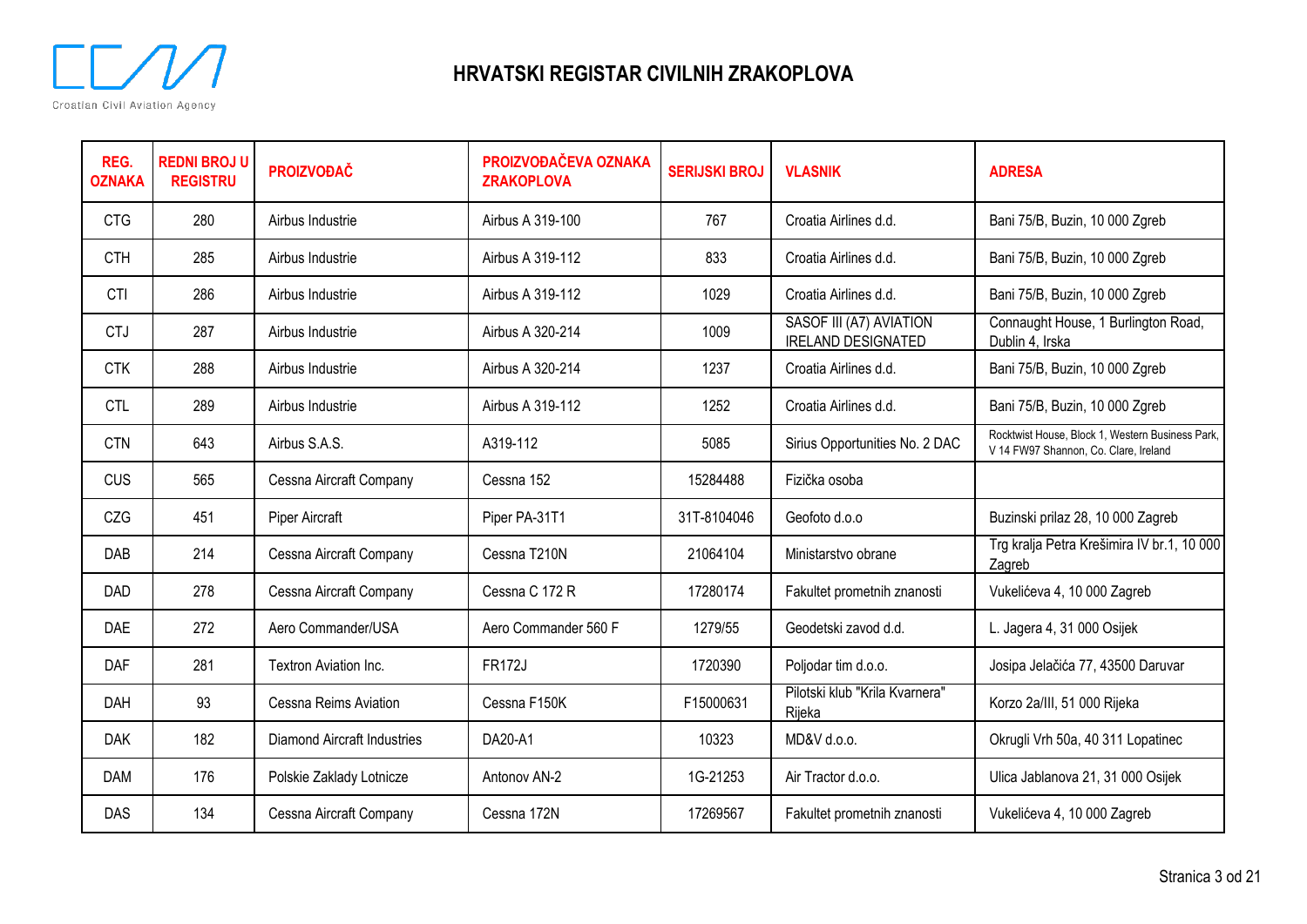

| REG.<br><b>OZNAKA</b> | <b>REDNI BROJ U</b><br><b>REGISTRU</b> | <b>PROIZVOĐAČ</b>                 | PROIZVOĐAČEVA OZNAKA<br><b>ZRAKOPLOVA</b> | <b>SERIJSKI BROJ</b> | <b>VLASNIK</b>                               | <b>ADRESA</b>                        |
|-----------------------|----------------------------------------|-----------------------------------|-------------------------------------------|----------------------|----------------------------------------------|--------------------------------------|
| DAT                   | 295                                    | <b>Piper Aircraft Corporation</b> | Piper PA-23-250 Aztec                     | 27-7554060           | Fizička osoba                                |                                      |
| <b>DAW</b>            | 362                                    | amaterska gradnja                 | Avid Amphibian                            | AA 69                | Fizička osoba                                |                                      |
| DAZ                   | 317                                    | Utva Aircraft Factory             | Utva-66                                   | 51 109               | MORH Zapovjedništvo HRZ I<br>PZ <sub>O</sub> | Maksimirska 63, 10 000 Zagreb        |
| <b>DBE</b>            | 442                                    | Grob Aerospace Gmbh               | <b>GROB G 109</b>                         | 6047                 | Fizička osoba                                |                                      |
| <b>DBR</b>            | 64                                     | <b>Piper Aircraft Corporation</b> | Piper PA-18-"150"                         | 18-7809172           | Aeroklub "Osijek"                            | Trg Jurja Križanića 1, 31 000 Osijek |
| <b>DBS</b>            | 50                                     | <b>Piper Aircraft Corporation</b> | Piper PA-18-"150"                         | 18-7809170           | Aeroklub "Zagreb"                            | Jurišićeva 5/1, 10 000 Zagreb        |
| <b>DBU</b>            | 54                                     | Piper Aircraft Corporation        | Piper PA-18-"150"                         | 18-7809169           | Fizička osoba                                |                                      |
| <b>DBV</b>            | 352                                    | Scheibe                           | SF-25C Falke                              | 44161                | Autoservis Branko Vidović                    | Matuni 20, 10 000 Zagreb             |
| <b>DCG</b>            | 188                                    | Avid Aircraft Inc.                | Avid Amphibian-Catalina                   | 140 AB               | Fizička osoba                                |                                      |
| <b>DDB</b>            | 567                                    | Scheibe-Flugzeugbau GmbH          | SF-25 C Falke                             | 44385                | Fizička osoba                                |                                      |
| <b>DDD</b>            | 171                                    | Cessna Aircraft Company           | Cessna 172 N                              | 17273541             | Ecos pilot school-aircharter<br>d.0.0.       | Štefanovec 104, 10 000 Zagreb        |
| <b>DDH</b>            | 92                                     | Cessna Reims Aviation             | Cessna F172N                              | F17201783            | Pilotski klub "Krila Kvarnera"<br>Rijeka     | Korzo 2a/III, 51 000 Rijeka          |
| <b>DDK</b>            | 441                                    | Cessna Reims Aviation             | FR 172 J                                  | FR17200353           | Fliegerclub Weisse Mowe Wels                 | Flugplatzstrasse 1, A-4600 Wels      |
| <b>DDM</b>            | 361                                    | Cessna Aircraft Company           | Cessna T310Q                              | 310Q-0929            | Fizička osoba                                |                                      |
| DDT                   | 491                                    | Scheibe-Flugzeugbau GmbH          | <b>SF 25 C</b>                            | 46233C               | Fizička osoba                                |                                      |
| <b>DEF</b>            | 66                                     | Cessna Aircraft Company           | Cessna 172                                | 17272636             | Air Medulin d.o.o.                           | Kavrerski put 19, 52 100 Pula        |
| <b>DEG</b>            | 65                                     | Cessna Aircraft Company           | Cessna 172N                               | 17272640             | Aeroklub "Osijek"                            | Trg Jurja Križanića 1, 31 000 Osijek |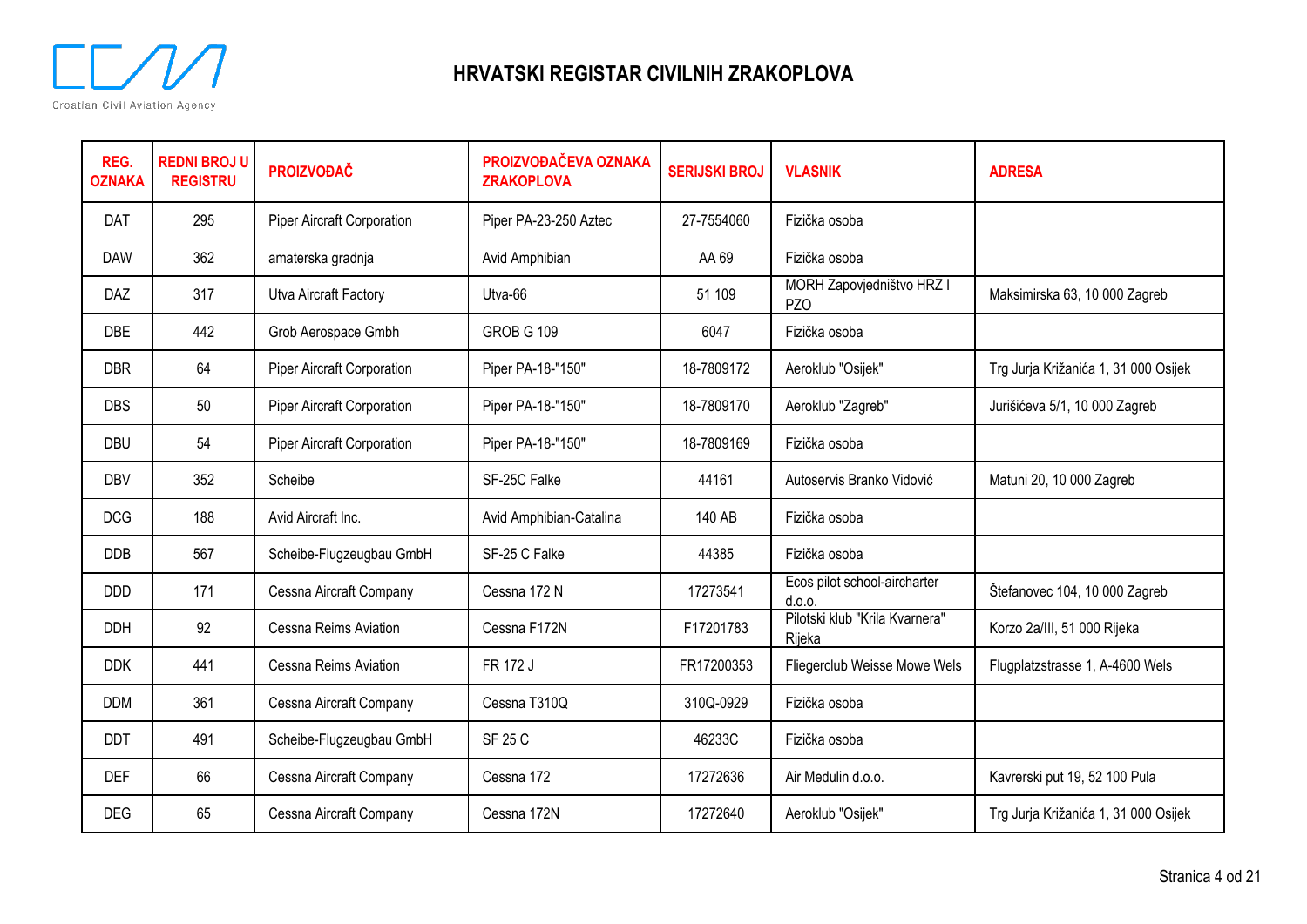

| REG.<br><b>OZNAKA</b> | <b>REDNI BROJ U</b><br><b>REGISTRU</b> | <b>PROIZVOĐAČ</b>                 | PROIZVOĐAČEVA OZNAKA<br><b>ZRAKOPLOVA</b> | <b>SERIJSKI BROJ</b> | <b>VLASNIK</b>                  | <b>ADRESA</b>                                                |
|-----------------------|----------------------------------------|-----------------------------------|-------------------------------------------|----------------------|---------------------------------|--------------------------------------------------------------|
| <b>DER</b>            | 460                                    | Cessna Aircraft Corporation       | Cessna 206B                               | P206-0342            | Aero Adria Zrakoplovstvo d.o.o. | Zračno pristanište Unije, 51 562 Unije                       |
| <b>DEY</b>            | 534                                    | Cessna Aircraft Company           | Cessna 150 M                              | 15078573             | Fizička osoba                   |                                                              |
| <b>DFH</b>            | 87                                     | Cessna Reims Aviation             | Cessna F172N                              | F17201880            | Aeroklub Borovo - Vukovar       | Rudolfa Perešina 6, 32 000 Vukovar                           |
| <b>DFK</b>            | 75                                     | <b>Reims Aviation Industries</b>  | Cessna F172N                              | F17201978            | Aeroklub Međimurje              | A. Schulteissa 2, 40 000 Čakovec                             |
| <b>DGW</b>            | 410                                    | Cessna Aircraft Company           | Cessna 182 T                              | 182-80987            | MGV d.o.o.                      | Vijugava 21, 10 000 Zagreb                                   |
| <b>DGZ</b>            | 43                                     | Scheibe                           | SF 25 B Falke                             | 4815                 | Fizička osoba                   |                                                              |
| <b>DHD</b>            | 631                                    | Scheibe-Flugzeugbau GmbH          | <b>SF 25 C</b>                            | 44148                | Fizička osoba                   |                                                              |
| <b>DHC</b>            | 439                                    | Cessna Aircraft Company           | Cessna T206H                              | T20608688            | Fizička osoba                   |                                                              |
| <b>DHL</b>            | 319                                    | Cessna Aircraft Corporation       | Cessna 172N                               | 17271491             | Fizička osoba                   |                                                              |
| <b>DHM</b>            | 602                                    | amaterska gradnja/Europa Aircraft | Europa XS                                 | <b>XS 377</b>        | Fizička osoba                   |                                                              |
| <b>DID</b>            | 497                                    | Starduster-Eisenbeiser            | Starduster SA300                          | 001                  | Fizička osoba                   |                                                              |
| <b>DIE</b>            | 427                                    | Piper Aircraft Corporation        | PA-28-235 Cherokee                        | 28-10611             | Jadran-Metal d.o.o.             | Radna zona Kukuljanovo 29/R,<br>Kukuljanovo, 51 223 Škrljevo |
| <b>DIG</b>            | 484                                    | Diamond Aircraft Industries GmbH  | DV20 Katana                               | 20207                | Fakultet prometnih znanosti     | Vukelićeva 4, 10 000 Zagreb                                  |
| <b>DIS</b>            | 501                                    | Aeroklub Orion / I.C.P. Srl       | Savannah XL VG                            | 11-08-51-943         | Aeroklub Orion                  | S.Podhorskog 18, 10 000 Zagreb                               |
| DIZ                   | 402                                    | <b>WSK Delta Mielec</b>           | $AN-2R$                                   | 1G18728              | Air Tractor d.o.o.              | Ulica Jablanova 21, 31 000 Osijek                            |
| <b>DJZ</b>            | 160                                    | Piper Aircraft Corporation        | Piper PA-28-140                           | 28-7425212           | Air Medulin d.o.o.              | Kavrerski put 19, 52 100 Pula                                |
| <b>DKH</b>            | 56                                     | Piper Aircraft Corporation        | Piper PA-28-161                           | 28-8216100           | Feromihin d.o.o.                | Moslavačka 22, 10315 Novoselec                               |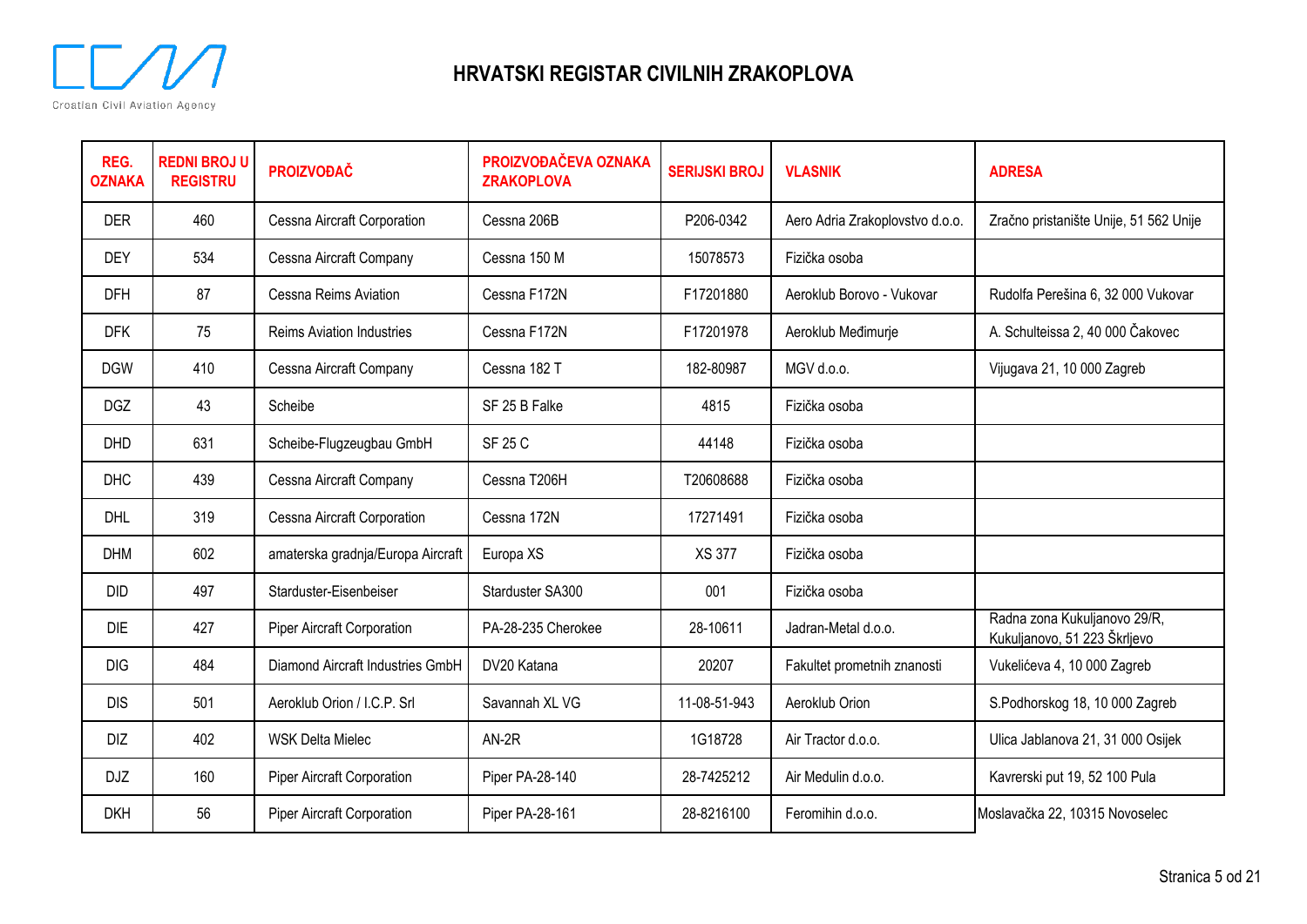

| REG.<br><b>OZNAKA</b> | <b>REDNI BROJ U</b><br><b>REGISTRU</b> | <b>PROIZVOĐAČ</b>                | PROIZVOĐAČEVA OZNAKA<br><b>ZRAKOPLOVA</b> | <b>SERIJSKI BROJ</b> | <b>VLASNIK</b>                                       | <b>ADRESA</b>                                        |
|-----------------------|----------------------------------------|----------------------------------|-------------------------------------------|----------------------|------------------------------------------------------|------------------------------------------------------|
| <b>DKK</b>            | 420                                    | Eads Socata                      | Rallye 180 TS                             | 3320                 | Aeroklub Sinj                                        | Tripalov voćnjak 5/A, 21 230 Sinj                    |
| <b>DLA</b>            | 256                                    | Consolidated Aeronautics Inc.    | Lake LA4-200                              | 974                  | Europski Obalni Avioprijevoznik<br>d.0.0.            | Put Divulja 7, 21 217 Kaštel Štafilić                |
| DLH                   | 349                                    | Piper Aircraft, Inc.             | PA-28RT-201T                              | 28R-8531008          | Zračno pristanište Mali Lošinj<br>d.0.0.             | Privlaka 19, 51 550 Mali Lošinj                      |
| <b>DLJ</b>            | 449                                    | amaterska gradnja                | VLAHO PA-18                               | LJ 2008 AG           | Fizička osoba                                        |                                                      |
| <b>DLK</b>            | 619                                    | Scheibe Flugzeug GmbH            | SF 25 C                                   | 44296                | Fizička osoba                                        |                                                      |
| <b>DMA</b>            | 400                                    | <b>Reims Aviation Industries</b> | Cessna F 172 M                            | F17201515            | Aeroklub "Split"                                     | N.Tesle 27, 21 000 Split                             |
| <b>DMB</b>            | 217                                    | Cessna Aircraft Company          | Cessna 172 N                              | 17269959             | Sveučilište u Zagrebu Faklutet<br>prometnih znanosti | Vukelićeva 4, 10 000 Zagreb                          |
| <b>DMG</b>            | 456                                    | Cessna Aircraft Company          | Cessna 172 N                              | 17272625             | ALBATROS-PILOTSKA ŠKOLA<br>d.0.0.                    | Karela Zahradnika 9, 10 000 Zagreb                   |
| <b>DMJ</b>            | 6                                      | Cessna Aircraft Company          | Cessna FR172F                             | FR1720078            | Fizička osoba                                        |                                                      |
| <b>DMM</b>            | 34                                     | Cessna Aircraft Company          | Cessna 150 M                              | 15079061             | Ecos pilot school-aircharter<br>d.0.0.               | Štefanovec 104, 10 000 Zagreb                        |
| <b>DMO</b>            | 390                                    | Piper Aircraft Inc.              | Piper PA-34-220T                          | 34-8133049           | Ecos pilot school-aircharter<br>d.o.o.               | Štefanovec 104, 10 000 Zagreb                        |
| <b>DMR</b>            | 371                                    | amaterska gradnja                | Pioneer 200                               | 064                  | Fizička osoba                                        |                                                      |
| <b>DMT</b>            | 169                                    | Cessna Aircraft Company          | Cessna R172K                              | R1722991             | Ministarstvo obrane                                  | Trg kralja Petra Krešimira IV br.1, 10 000<br>Zagreb |
| <b>DNA</b>            | 107                                    | Cessna Aircraft Company          | Cessna 177B Cardinal                      | 17701713             | North Adria Aviation                                 | 51 450 Aerodrom Vrsar                                |
| <b>DNC</b>            | 336                                    | amaterska gradnja                | <b>CA65B</b>                              | 001                  | Fizička osoba                                        |                                                      |
| DNI                   | 384                                    | Cessna Aircraft Company          | Cessna 172 N                              | 17273228             | Fizička osoba                                        |                                                      |
| <b>DNN</b>            | 417                                    | <b>Reims Aviation Industries</b> | Cessna F 172P                             | F172-2136            | Aeroklub Zadar                                       | Put Bokanjca 26, 23 000 Zadar                        |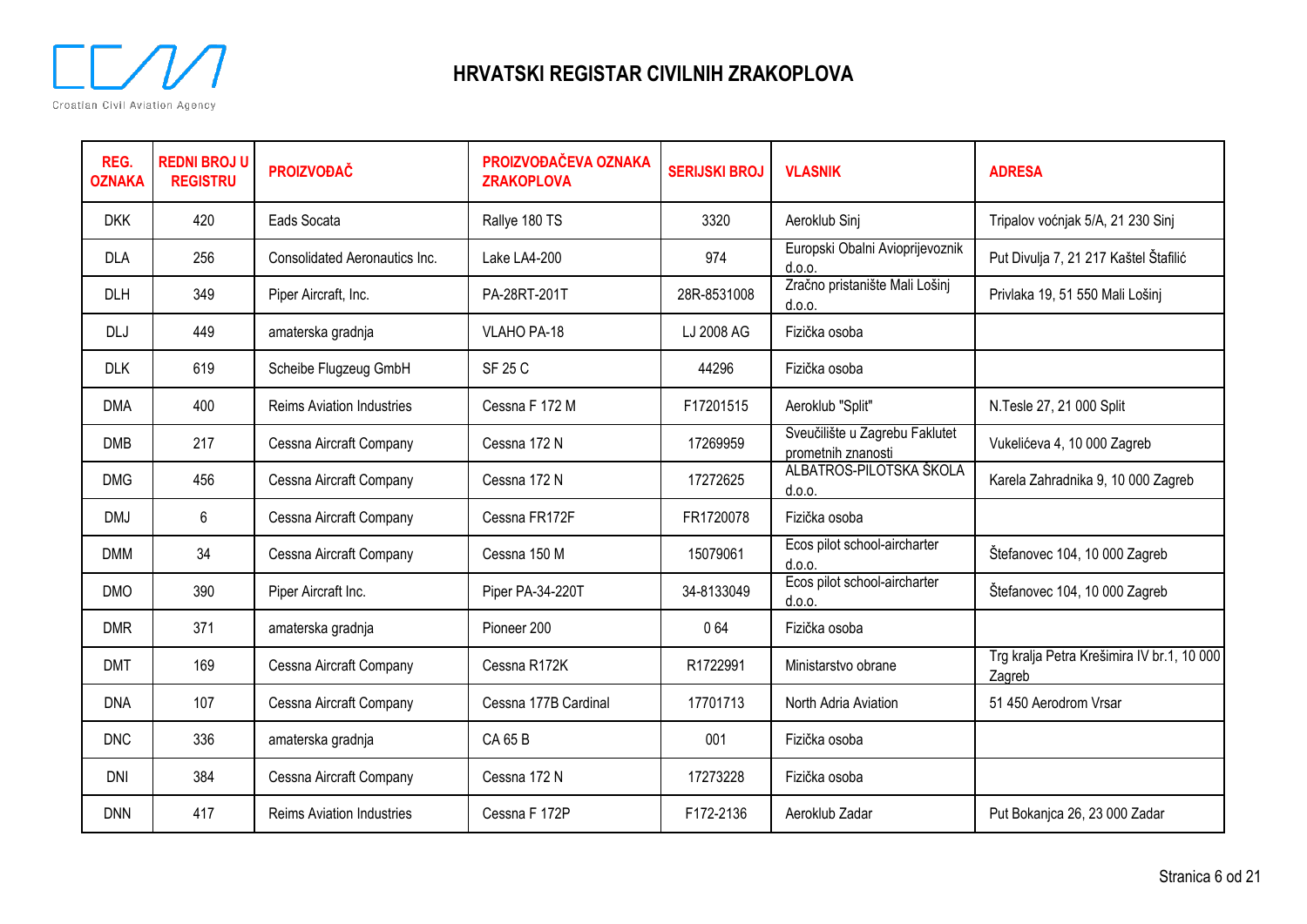

| REG.<br><b>OZNAKA</b> | <b>REDNI BROJ U</b><br><b>REGISTRU</b> | <b>PROIZVOĐAČ</b>                 | PROIZVOĐAČEVA OZNAKA<br><b>ZRAKOPLOVA</b> | <b>SERIJSKI BROJ</b> | <b>VLASNIK</b>                                       | <b>ADRESA</b>                                 |
|-----------------------|----------------------------------------|-----------------------------------|-------------------------------------------|----------------------|------------------------------------------------------|-----------------------------------------------|
| <b>DOF</b>            | 440                                    | Cessna Aircraft Company           | Cessna 551 Citation II                    | 551-0496             | Geofoto d.o.o                                        | Buzinski prilaz 28, 10 000 Zagreb             |
| <b>DOG</b>            | 407                                    | Inter Avia Radonež                | $I-3$                                     | 301                  | Fizička osoba                                        |                                               |
| <b>DRA</b>            | 645                                    | Textron Aviation Inc.             | 172K                                      | 17258601             | Dream Air-Pannonia Ltd.                              | Nadas Bela utca 6, 2233 Ecser,<br>Mađarska    |
| <b>DRT</b>            | 121                                    | <b>Reims Aviation Industries</b>  | Cessna F150L                              | F1500530             | North Adria Aviation                                 | A.Negri 44, 51 450 Vrsar                      |
| <b>DSB</b>            | 167                                    | <b>Piper Aircraft Corporation</b> | Piper PA-25-235 Pawnee                    | 25-3876              | Hrvatski fond za privatizaciju<br>Republike Hrvatske |                                               |
| <b>DSI</b>            | 422                                    | Aerotechnik                       | L 13 Vivat                                | 860126               | Fizička osoba                                        |                                               |
| <b>DST</b>            | 413                                    | Cessna Aircraft Company           | Cessna 182 P                              | 63418                | Split Air d.o.o.                                     | K. Odaka 13, 21 000 Split                     |
| <b>DTD</b>            | 446                                    | Cessna Aircraft Company           | Cessna 182 K                              | 182-57946            | Fizička osobe                                        |                                               |
| <b>DTS</b>            | 505                                    | Trpin / Šimundža                  | Goofy Flyer                               | 01                   | Fizička osoba                                        |                                               |
| <b>DUB</b>            | 426                                    | <b>Piper Aircraft Corporation</b> | Piper PA-34-220T Seneca V                 | 3449241              | Tkalec Trans d.o.o.                                  | Bogdanovec 10,40 306 Macinec                  |
| <b>DVB</b>            | 594                                    | Scheibe- Flugzeugbau GmbH         | SF-25 C Falke                             | 44362                | Aeroklub Nimbus                                      | Branitelja Dubrovnika 41, 20 000<br>Dubrovnik |
| <b>DVM</b>            | 532                                    | Van's Aircraft, USA               | RV-7A                                     | 70519                | Fizička osoba                                        |                                               |
| <b>DVS</b>            | 42                                     | Cessna Reims Aviation             | Cessna TU206G                             | U20604656            | Kamenolom Gradac d.d.                                | Gradac Našički br.5, 31 500 Našice            |
| <b>DVW</b>            | 466                                    | Textron Aviation Inc.             | F172N                                     | F17201859            | Fizička osoba                                        |                                               |
| <b>DWA</b>            | 435                                    | Cessna Aircraft Company           | Model 525A Citation Jet                   | 525A-0412            | Orest-Immorent Leasing GmbH                          | A-1060 Wien, Windmühlgasse 22-24,<br>Austria  |
| <b>DZG</b>            | 180                                    | Piper Aircraft Corporation        | Piper PA-44-180 Seminole                  | 44-7995036           | Delta Air d.o.o.                                     | Novska 26, 10000 Zagreb                       |
| <b>DZZ</b>            | 479                                    | S.N.A.Inc./USA                    | Seawind 300 C                             | 088                  | Fizička osoba                                        |                                               |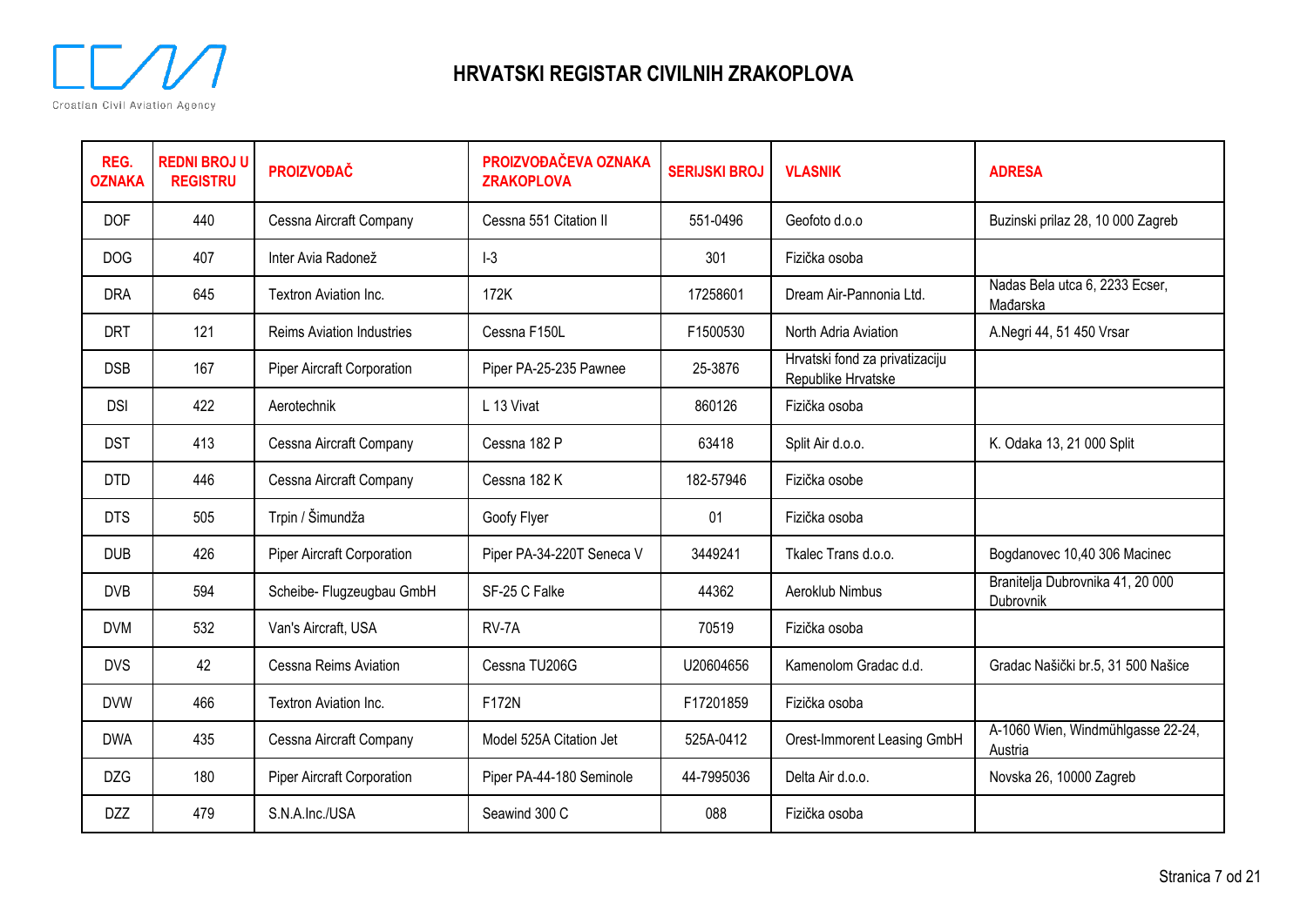

| REG.<br><b>OZNAKA</b> | <b>REDNI BROJ U</b><br><b>REGISTRU</b> | <b>PROIZVOĐAČ</b>            | PROIZVOĐAČEVA OZNAKA<br><b>ZRAKOPLOVA</b> | <b>SERIJSKI BROJ</b> | <b>VLASNIK</b>                                | <b>ADRESA</b>                                           |
|-----------------------|----------------------------------------|------------------------------|-------------------------------------------|----------------------|-----------------------------------------------|---------------------------------------------------------|
| EEE                   | 588                                    | Textron Aviation Inc.        | 182Q                                      | 18265770             | Fizička osoba                                 |                                                         |
| <b>EMZ</b>            | 228                                    | Avions Pierre Robin          | Robin R1180TD Aiglion                     | 271                  | Fizička osoba                                 |                                                         |
| GAJ                   | 267                                    | PZL Bielsko                  | SZD-51 Junior                             | B 1932               | Jedriličarski klub "Krila Kvarnera"<br>Rijeka | Velebitska 8, 51 000 Rijeka                             |
| <b>GAK</b>            | 492                                    | Alexander Schleicher GmbH&Co | K7                                        | 888                  | Aeroklub "BROD"                               | Sv. Nikole Tavelića 2B, 35 000 Slavonski<br><b>Brod</b> |
| GAL                   | 378                                    | PZL Bielsko                  | SZD-48-3 Jantar Standard 3                | B-1902               | Fizička osoba                                 |                                                         |
| GAM                   | 503                                    | SZD Bielsko                  | SZD 9 bis 1 E BOCIAN                      | P-766                | Aeroklub Međimurje                            | A. Schulteissa 2b, 40 000 Čakovec                       |
| <b>GBA</b>            | 33                                     | Let n.n.                     | Blanik L-13                               | 27048                | Aeroklub "Zagreb"                             | Jurišićeva 5/1, 10 000 Zagreb                           |
| <b>GBB</b>            | 44                                     | Let n.n.                     | Blanik L-13                               | 174102               | Aeroklub "Zagreb"                             | Jurišićeva 5/1, 10 000 Zagreb                           |
| <b>GBC</b>            | 51                                     | Let n.p.                     | Blanik L-13                               | 174918               | Aeroklub "Velika Gorica"                      | Cvjetno naselje 18A, 10410 Velika<br>Gorica             |
| <b>GBD</b>            | 52                                     | Let n.p.                     | Blanik L-13                               | 26720                | Aeroklub "Velika Gorica"                      | Cvjetno naselje 18A, 10410 Velika<br>Gorica             |
| <b>GBE</b>            | 68                                     | Let                          | Blanik L-13                               | 26641                | Aeroklub "Osijek"                             | Trg Jurja Križanića 1, 31 000 Osijek                    |
| <b>GBF</b>            | 72                                     | Let n.n.                     | Blanik L-13                               | 174809               | Aeroklub Međimurje                            | A. Schulteissa 2b, 40000 Čakovec                        |
| <b>GBH</b>            | 179                                    | Let                          | Blanik L-13                               | 26149                | Aeroklub "Split"                              | Teslina 27, 21 000 Split                                |
| <b>GBK</b>            | 97                                     | Let                          | Blanik - 13                               | 174530               | Aeroklub "Sinj"                               | Tripalov voćnjak 5/A, 21 230 Sinj                       |
| <b>GBM</b>            | 197                                    | Let                          | Blanik L-13A                              | 174529               | Jedriličarski klub "Krila Kvarnera"<br>Rijeka | Velebitska 8, 51 000 Rijeka                             |
| <b>GBN</b>            | 397                                    | PZL Bielsko                  | SZD-48-3 Jantar Standard 3                | B-1901               | Jedriličarski klub "Krila Kvarnera"<br>Rijeka | Velebitska 8, 51 000 Rijeka                             |
| GCD                   | 80                                     | VTC-Vršac                    | Cirrus VTC-75 (Standard)                  | 212                  | Aeroklub Međimurje                            | A. Schulteissa 2b, 40000 Čakovec                        |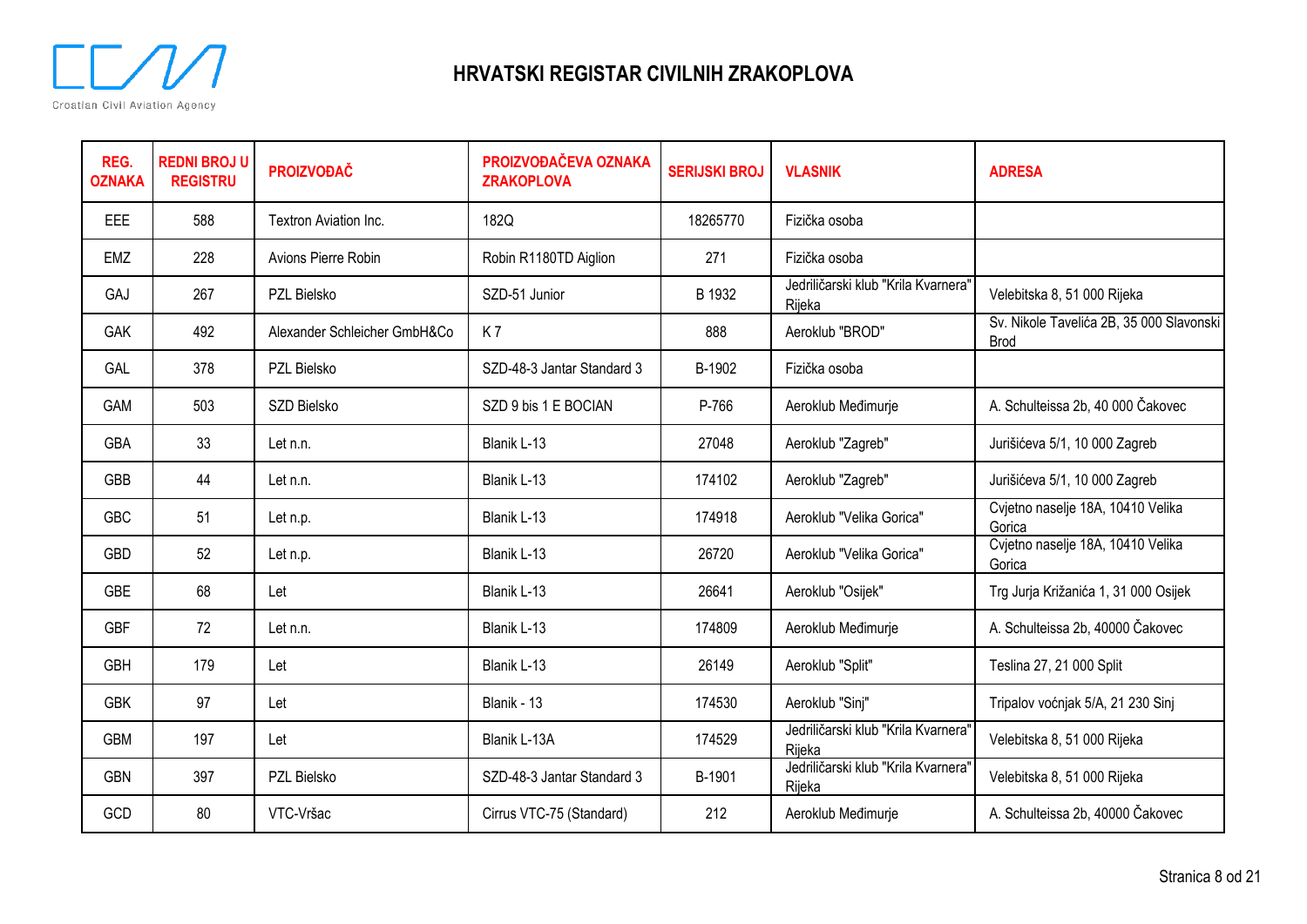

| REG.<br><b>OZNAKA</b> | <b>REDNI BROJ U</b><br><b>REGISTRU</b> | <b>PROIZVOĐAČ</b>                  | PROIZVOĐAČEVA OZNAKA<br><b>ZRAKOPLOVA</b> | <b>SERIJSKI BROJ</b> | <b>VLASNIK</b>                | <b>ADRESA</b>                                        |
|-----------------------|----------------------------------------|------------------------------------|-------------------------------------------|----------------------|-------------------------------|------------------------------------------------------|
| <b>GCK</b>            | 311                                    | FAJ Jastreb                        | Vuk T                                     | 315                  | Aeroklub Međimurje            | A. Schulteissa 2b, 40000 Čakovec                     |
| GCZ                   | 658                                    | VTC Vršac                          | Cirrus 17 A VTC                           | 168                  | Aeroklub Zagreb               | Jurišićeva 5/I, 10000 Zagreb                         |
| GDB                   | 472                                    | Glaser-Dirks Flugzeugbau Gmbh      | <b>DG 200</b>                             | $2 - 70$             | Fizička osoba                 |                                                      |
| <b>GDS</b>            | 489                                    | Scheibe Aircraft GmbH              | SF25 C Falke                              | 44125                | Aeroklub Međimurje            | A. Schulteissa 2b, 40000 Čakovec                     |
| <b>GDT</b>            | 630                                    | Burkhart Grob Flugzeugebau<br>GmbH | G-103 Twin Astir                          | 3072                 | Pan Aero Servisi d.o.o.       | Kolodvorska 17, 42 230 Ludbreg                       |
| <b>GEA</b>            | 408                                    | SZD Bielsko                        | Mucha Standard SZD22B                     | 525                  | Aeroklub Vitar-Split          | Trstenik 15, 21 000 Split                            |
| <b>GEE</b>            | 403                                    | FAJ Jastreb                        | Vuk T                                     | 331                  | Fizička osoba                 |                                                      |
| <b>GHS</b>            | 185                                    | FAJ - Vršac                        | <b>Delfin</b>                             | 0 <sub>12</sub>      | Fizička osoba                 |                                                      |
| GIB                   | 411                                    | PZL Bielsko                        | SZD - 30 Pirat                            | S-03.07              | Aeroklub "Velika Gorica"      | Cvjetno naselje 18a, 10 410 Velika<br>Gorica         |
| GIN                   | 600                                    | <b>FAJ JASTREB</b>                 | Vuk T                                     | 302                  | AK "Krila Koprivnice"         | Trg mladosti 1, 48 000 Koprivnica                    |
| GIO                   | 571                                    | Alexander Schleicher GmbH&Co       | K8-B                                      | 814                  | Aeroklub "Brod"               | Ul. Sv. Nikole Tavelića 2B, 35 000<br>Slavonski Brod |
| <b>GIP</b>            | 416                                    | Grob Aerospace Gmbh                | Astir CS 77                               | 1755                 | Fizička osoba                 |                                                      |
| GJA                   | 57                                     | SZD Bielsko                        | SZD-41A Jantar Standard                   | B-801                | Aeroklub "Zagreb"             | Jurišićeva 5/1, 10 000 Zagreb                        |
| <b>GJM</b>            | 569                                    | Sportine Aviacija                  | <b>LAK-12</b>                             | 6183                 | Aeroklub Sinj / Fizička osoba | Tripalov voćnjak 5/A, 21 230 Sinj                    |
| <b>GKA</b>            | 474                                    | Alexander Schleicher GmbH&Co       | K7                                        | 7264                 | Zagorski Aeroklub             | Matije Gupca 53, 49 210 Zabok                        |
| <b>GKB</b>            | 554                                    | Alexander Schleicher GmbH&Co       | K-8b                                      | 8782                 | Zagorski Aeroklub             | Matije Gupca 53, 49 210 Zabok                        |
| <b>GKD</b>            | 634                                    | Scheibe Aircraft GmbH              | Falke SF25 C                              | 4444                 | Fizička osoba                 |                                                      |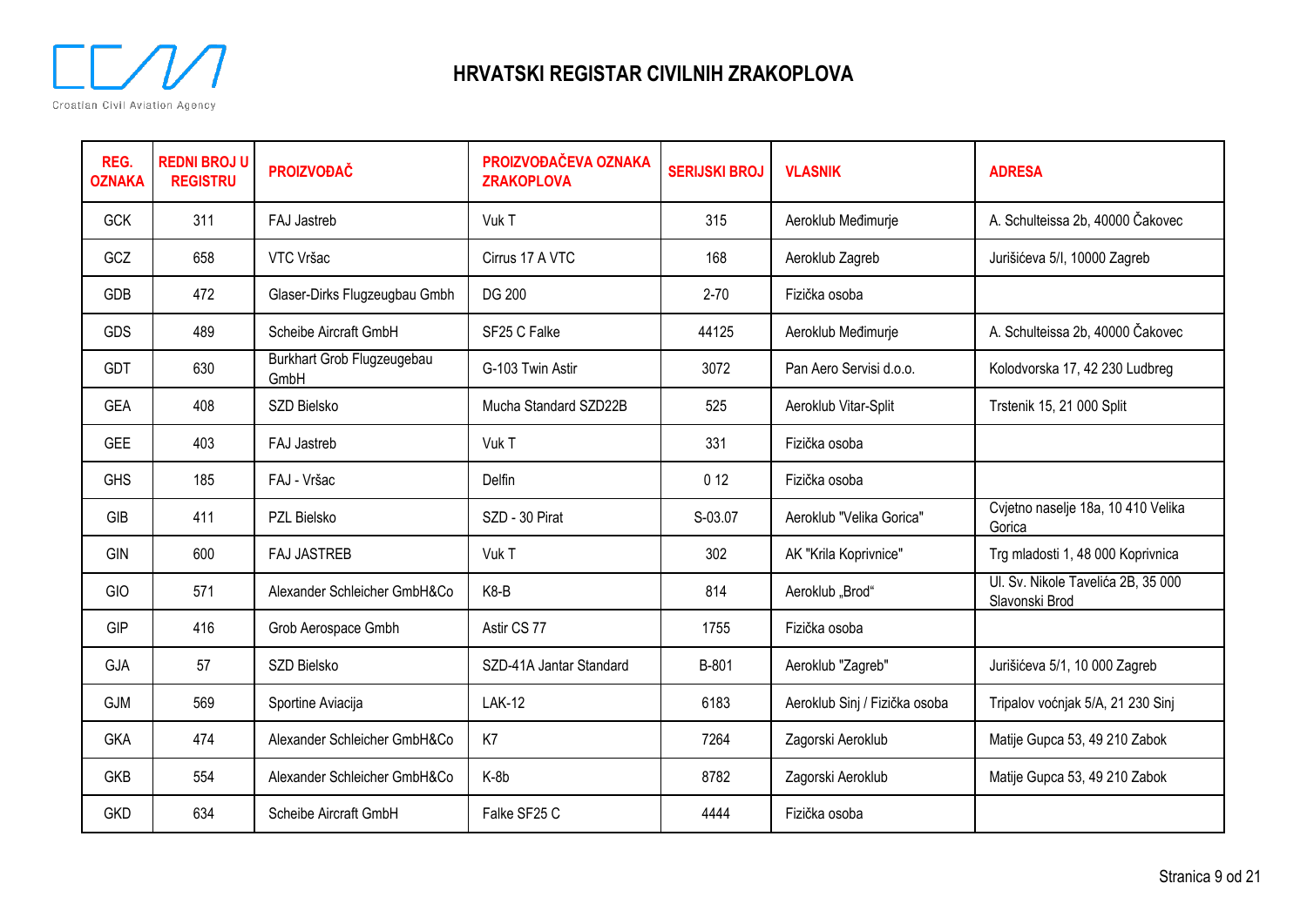

| REG.<br><b>OZNAKA</b> | <b>REDNI BROJ U</b><br><b>REGISTRU</b> | <b>PROIZVOĐAČ</b>                                          | PROIZVOĐAČEVA OZNAKA<br><b>ZRAKOPLOVA</b> | <b>SERIJSKI BROJ</b> | <b>VLASNIK</b>           | <b>ADRESA</b>                                          |
|-----------------------|----------------------------------------|------------------------------------------------------------|-------------------------------------------|----------------------|--------------------------|--------------------------------------------------------|
| <b>GKG</b>            | 615                                    | Morelli                                                    | M-100S                                    | 52                   | Fizička osoba            |                                                        |
| <b>GKV</b>            | 589                                    | Alexander Schleicher,<br>Segelflugzeugbau                  | K7                                        | 1095                 | Aeroklub "Velika Gorica" | Cvjetno naselje 18a, 10 410 Velika<br>Gorica           |
| GLA                   | 651                                    | AB Sportine Aviacia Litva                                  | <b>LAK-12</b>                             | 6232                 | Aeroklub Zagreb          | Jurišićeva 5/1, 10 000 Zagreb                          |
| GLI                   | 470                                    | FAJ Jastreb                                                | <b>Standard Cirrus VTC-75</b>             | 368                  | Fizička osoba            |                                                        |
| <b>GLM</b>            | 309                                    | Pilatus Aircraft Ltd.                                      | Pilatus B-4/PC 11 AF                      | 288                  | Fizička osoba            |                                                        |
| GLV                   | 527                                    | Soceiete Lorraine de<br><b>Constructions Aeronautiques</b> | Scheibe LCA 11 Topaze                     | 12                   | Aeroklub Glavice         | Donje Glavice 55, 21 230 Sinj                          |
| <b>GMM</b>            | 591                                    | GROB Werke GmbH & CO.KG                                    | <b>ASTIR CS JEANS</b>                     | 2070                 | Aeroklub Glavice         | Donje Glavice 55, 21230 Sinj                           |
| GOB                   | 582                                    | Auto Aero Közlekedéstechnikai<br>Vállalat                  | Rubik R-26SU Góbé                         | AA 800059            | Fizička osoba            |                                                        |
| GOD                   | 459                                    | FAJ Jastreb                                                | Vuk T                                     | 344                  | Fizička osoba            |                                                        |
| GOS                   | 652                                    | Pilatus                                                    | <b>B4-PC 11 AF</b>                        | 285                  | Aeroklub "Osijek"        | Trg Jurja Križanića 1, 31 000 Osijek                   |
| GPA                   | 45                                     | Pilatus                                                    | Pilatus B4-PC 11 AF                       | 291                  | Aeroklub "Zagreb"        | Jurišićeva 5/1, 10 000 Zagreb                          |
| <b>GPB</b>            | 67                                     | Pilatus                                                    | Pilatus B4-PC 11 AF                       | 293                  | Aeroklub "Osijek"        | Trg Jurja Križanića 1, 31 000 Osijek                   |
| <b>GPD</b>            | 73                                     | Pilatus                                                    | Pilatus B4-PC 11 AF                       | 287                  | Aeroklub Međimurje       | A. Schulteissa 2b, 40000 Čakovec                       |
| <b>GPE</b>            | 76                                     | Pilatus                                                    | Pilatus B4-PC 11 AF                       | 295                  | Aeroklub Međimurje       | A. Schulteissa 2b, 40000 Čakovec                       |
| GPF                   | 98                                     | Pilatus                                                    | Pilatus B4-PC 11 AF                       | 294                  | Aeroklub "Brod"          | Sv. Nikole Tavelića 2b, 35000 Slavonski<br><b>Brod</b> |
| <b>GPH</b>            | 548                                    | <b>Bolkow</b>                                              | Phoebus A1                                | 847                  | Fizička osoba            |                                                        |
| <b>GPT</b>            | 525                                    | PZL-Bielsko                                                | SZD-30 Pirat                              | B-516                | Aeroklub "Velika Gorica" | Cvjetno naselje 18A, 10 410 Velika<br>Gorica           |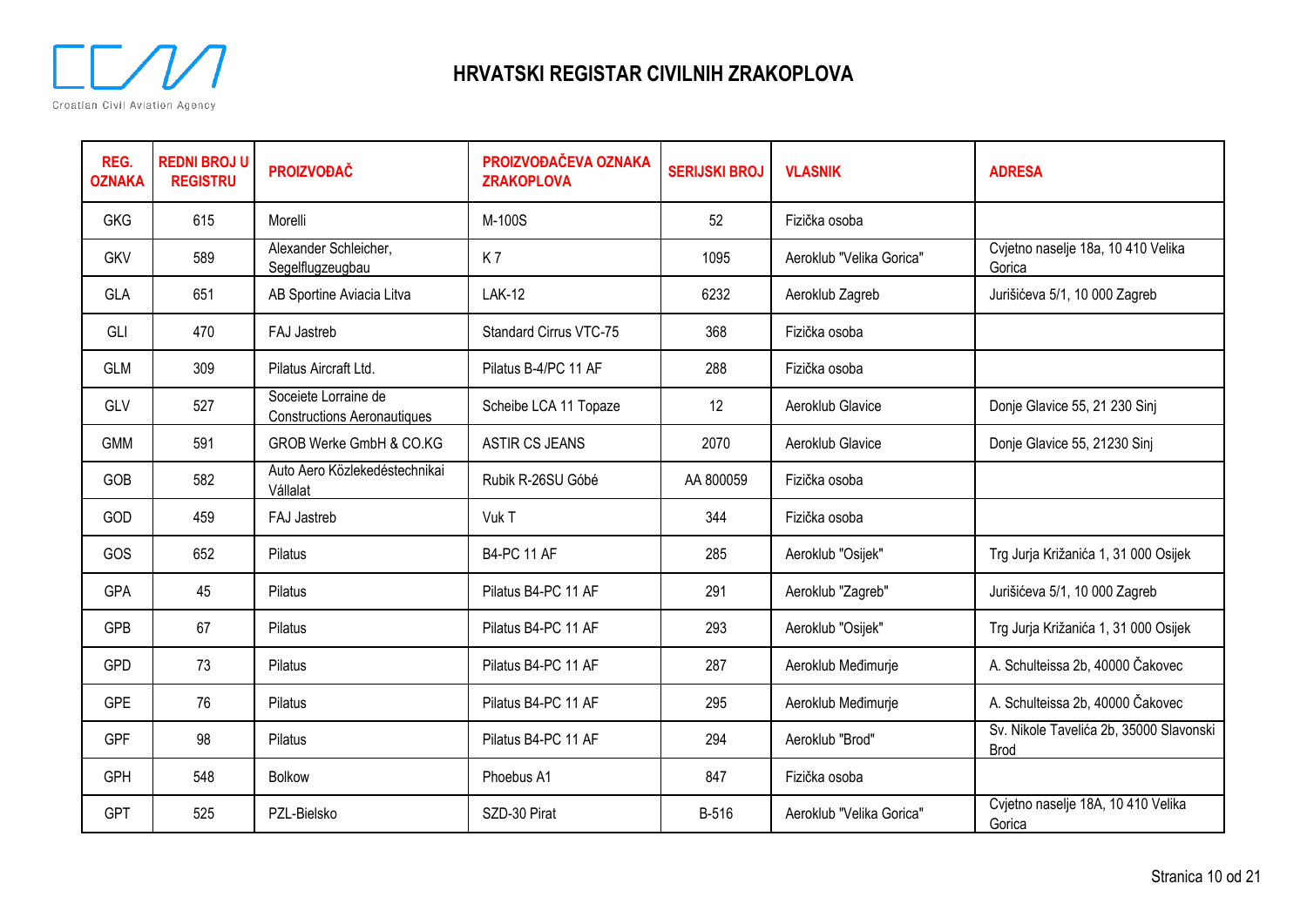

| REG.<br><b>OZNAKA</b> | <b>REDNI BROJ U</b><br><b>REGISTRU</b> | <b>PROIZVOĐAČ</b>                 | PROIZVOĐAČEVA OZNAKA<br><b>ZRAKOPLOVA</b> | <b>SERIJSKI BROJ</b> | <b>VLASNIK</b>                         | <b>ADRESA</b>                                           |
|-----------------------|----------------------------------------|-----------------------------------|-------------------------------------------|----------------------|----------------------------------------|---------------------------------------------------------|
| <b>GPW</b>            | 644                                    | <b>PZL Swidnik</b>                | PW-5 "Smyk"                               | 17.12.009            | Aeroklub Split                         | Nikole Tesle 27, 21000 Split                            |
| <b>GRA</b>            | 46                                     | SZD Bielsko                       | SZD-30 Pirat                              | B-393                | Aeroklub "Zagreb"                      | Jurišićeva 5/1, 10 000 Zagreb                           |
| <b>GRC</b>            | 379                                    | PZL Bielsko                       | SZD-48-3 Jantar Standard 3                | B-1903               | Fizička osoba                          |                                                         |
| GSC                   | 666                                    | FAJ Jastreb Vršac                 | Vuk T                                     | 310                  | Aeroklub Brod                          | Sv. Nikole Tavelića 2b, 35 000 Slavonski<br><b>Brod</b> |
| <b>GSL</b>            | 641                                    | Schempp-Hirth Flugzeugbau<br>GmbH | Janus B                                   | 172                  | Aerokub Vitar-Split                    | Trstenik 15, 21 000 Split                               |
| <b>GSO</b>            | 55                                     | Soko Mostar                       | Meteor 57                                 | N/A                  | Aeroklub "Zagreb"                      | Jurišićeva 5/1, 10 000 Zagreb                           |
| GSP                   | 557                                    | Alexander Schleicher GmbH&Co      | $K-7$                                     | 7270                 | Aeroklub Split                         | Nikole Tesle 27, 21 000 Split                           |
| <b>GST</b>            | 506                                    | S.C. Constructii Aeronautice S.A. | <b>IS-28B2</b>                            | 348                  | Aero klub Vitar                        | Trstenik 15, 21 000 Split                               |
| <b>GSX</b>            | 669                                    | <b>SN Centrair</b>                | Centrair 101B                             | 101B0484             | Aeroklub Split                         | Nikole Tesle 27, 21000 Split                            |
| GTA                   | 564                                    | GROB-WERKE GmbH & Co. KG          | GROB G 103 TWIN 2                         | 3613                 | Aeroklub "Split"                       | Nikole Tesle 27, 21 000 Split                           |
| GTD                   | 590                                    | Alexander Schleicher GmbH&Co.     | K7                                        | 866                  | Aeroklub "Split"                       | Nikole Tesle 27, 21 000, Split                          |
| <b>GTE</b>            | 650                                    | <b>SN Centrair</b>                | 101A                                      | 101A0443             | Fizička osoba                          |                                                         |
| GTI                   | 481                                    | Alexander Schleicher GmbH&Co      | <b>ASW 24</b>                             | 24019                | Fizička osoba                          |                                                         |
| <b>GTT</b>            | 606                                    | PZL- "Bielsko"                    | SZD-30 "Pirat"                            | W416                 | Zrakoplovno - tehničko društvo<br>Sinj | Stjepana Gunjače 7, 21230 Sinj                          |
| GTV                   | 552                                    | Eiriavion Oy, Jämijärvi           | <b>Pik-20D</b>                            | 20667                | Fizička osoba                          |                                                         |
| <b>GTW</b>            | 573                                    | GROB Werke GmbH & Co KG           | <b>TWIN ASTIR</b>                         | 3170                 | Aeroklub Split                         | Nikole Tesle 27, 21 000 Split                           |
| <b>GTZ</b>            | 607                                    | GROB Flugzeugbau                  | GROB G 103 TWIN Astir                     | 3123                 | Aeroklub "Zagreb"                      | Jurišićeva 5/1, 10 000 Zagreb                           |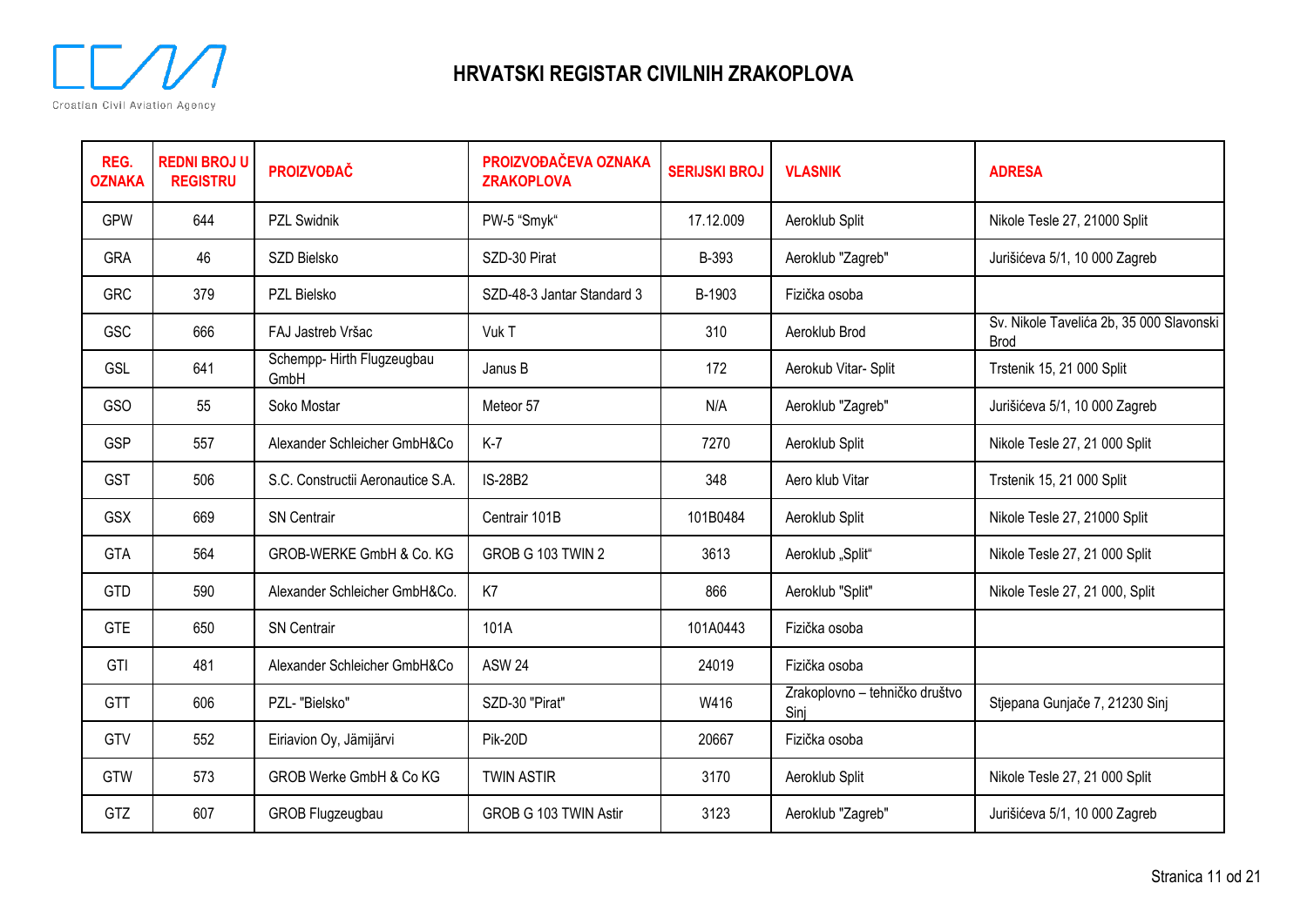

| REG.<br><b>OZNAKA</b> | <b>REDNI BROJ U</b><br><b>REGISTRU</b> | <b>PROIZVOĐAČ</b>              | PROIZVOĐAČEVA OZNAKA<br><b>ZRAKOPLOVA</b> | <b>SERIJSKI BROJ</b> | <b>VLASNIK</b>                               | <b>ADRESA</b>                          |
|-----------------------|----------------------------------------|--------------------------------|-------------------------------------------|----------------------|----------------------------------------------|----------------------------------------|
| <b>GVB</b>            | 488                                    | <b>Issoire Aviation</b>        | WA-30 Bijave                              | 194                  | Fizička osoba                                |                                        |
| <b>GVP</b>            | 443                                    | <b>Wassmer Aviation</b>        | WA-30 Bijave                              | 120                  | Aeroklub "Sinj"                              | Tripalov voćnjak 5/A, 21 230 Sinj      |
| GZA                   | 445                                    | Zaklady Sprzetu Lotnictwa S    | SZD-30 Pirat                              | <b>B-575</b>         | Fizička osoba                                |                                        |
| <b>GZE</b>            | 547                                    | Marijan Ivanček                | Sova                                      | 2006-1               | Fizička osoba                                |                                        |
| <b>HAG</b>            | 201                                    | Robinson Helicopter Company    | Robinson R 22 Beta                        | 2541                 | Ministarstvo unutarnjih poslova<br><b>RH</b> | Ulica grada Vukovara 33, 10 000 Zagreb |
| <b>HAS</b>            | 263                                    | Robinson Helicopter Company    | Robinson R 44 Clipper                     | 1105                 | Trgovački centar Solidum d.o.o.              | Škorpikova 11, 10 000 Zagreb           |
| <b>HAT</b>            | 344                                    | Eurocopter                     | Eurocopter Alouette II SA 313             | 1841                 | Eudora Let d.o.o.                            | Pudarica 39, 22 211 Vodice             |
| <b>HBA</b>            | 528                                    | Eurocopter Espana, S.A.        | EC-135-P2+                                | 689                  | Ministarstvo unutarnjih poslova<br><b>RH</b> | Ulica grada Vukovara 33, 10 000 Zagreb |
| <b>HBB</b>            | 535                                    | Eurocopter Deutschland GmbH    | EC-135-P2+                                | 725                  | Ministarstvo unutarnjih poslova<br><b>RH</b> | Ulica grada Vukovara 33, 10 000 Zagreb |
| <b>HBC</b>            | 10                                     | Augusta Bell                   | AB 206 Jet Ranger                         | 8333                 | Ministarstvo unutarnjih poslova<br><b>RH</b> | Ulica grada Vukovara 33, 10 000 Zagreb |
| <b>HBM</b>            | 12                                     | Augusta Bell                   | AB 212                                    | 5569                 | Ministarstvo unutarnjih poslova<br><b>RH</b> | Ulica grada Vukovara 33, 10 000 Zagreb |
| <b>HBZ</b>            | 13                                     | <b>Bell Helicopter Textron</b> | Bell 206B Jet Ranger II                   | 2762                 | Ministarstvo unutarnjih poslova<br><b>RH</b> | Ulica grada Vukovara 33, 10 000 Zagreb |
| <b>HDB</b>            | 11                                     | <b>Bell Helicopter Textron</b> | Bell 206B Jet Ranger III                  | 4152                 | Ministarstvo unutarnjih poslova<br><b>RH</b> | Ulica grada Vukovara 33, 10 000 Zagreb |
| <b>HJG</b>            | 509                                    | RotorWay                       | EXEC <sub>90</sub>                        | 3543                 | Fizička osoba                                |                                        |
| <b>HPH</b>            | 570                                    | Leonardo S.p.A.                | AW139                                     | 31730                | Ministrastvo unutarnjih poslova<br><b>RH</b> | Ulica grada Vukovara 33, 10 000 Zagreb |
| <b>HRP</b>            | 566                                    | AgustaWestland S.p.A.          | AW139                                     | 31715                | Ministarstvo unutarnjih poslova<br><b>RH</b> | Ulica grada Vukovara 33, 10 000 Zagreb |
| HTI                   | 418                                    | <b>Bell Helicopter Textron</b> | Bell 427                                  | 56056                | Fortenova grupa d.d.                         | Marijana Čavića 1, 10 000 Zagreb       |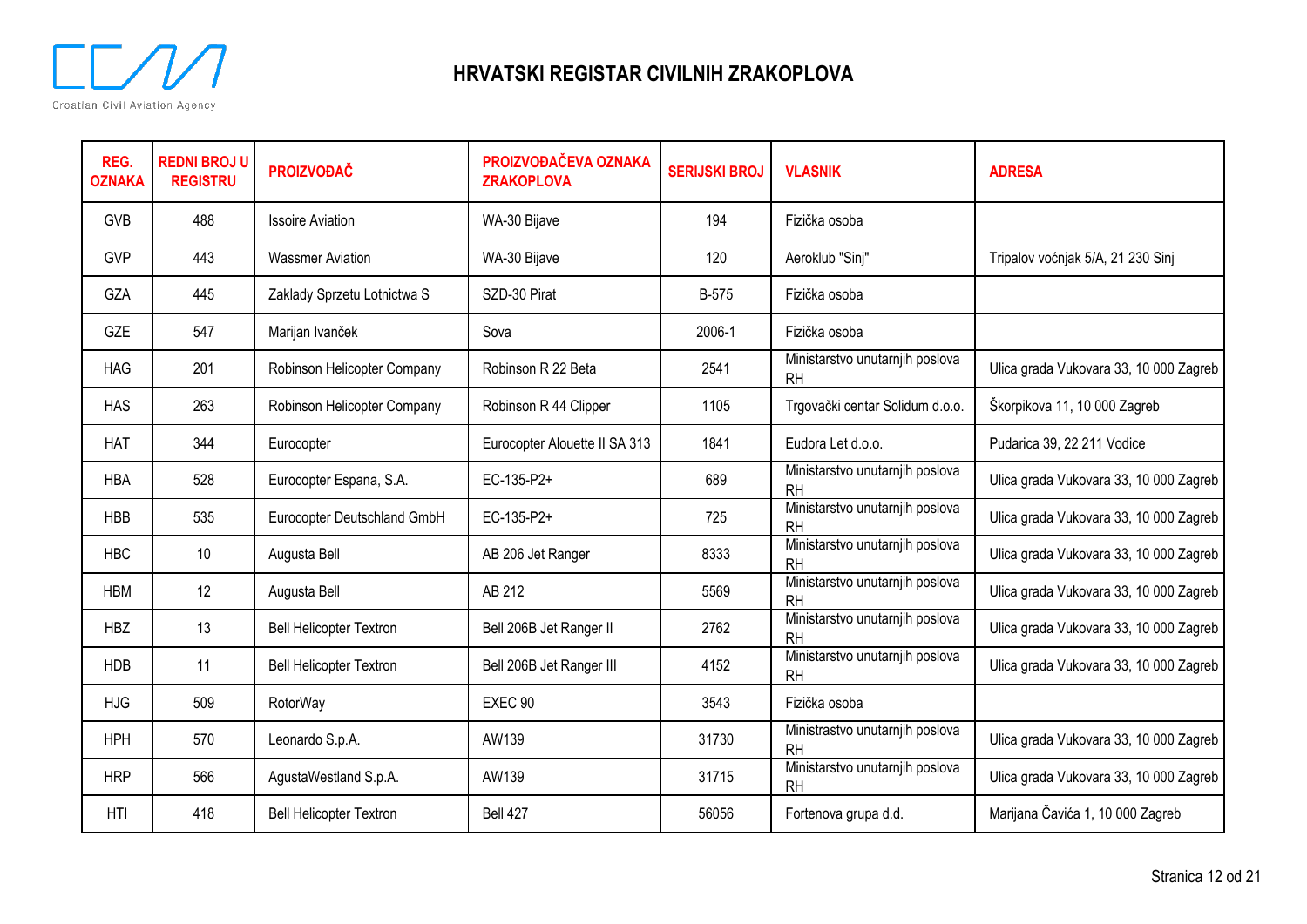

| REG.<br><b>OZNAKA</b> | <b>REDNI BROJ U</b><br><b>REGISTRU</b> | <b>PROIZVOĐAČ</b>                  | PROIZVOĐAČEVA OZNAKA<br><b>ZRAKOPLOVA</b> | <b>SERIJSKI BROJ</b> | <b>VLASNIK</b>                                               | <b>ADRESA</b>                                                          |
|-----------------------|----------------------------------------|------------------------------------|-------------------------------------------|----------------------|--------------------------------------------------------------|------------------------------------------------------------------------|
| <b>HTZ</b>            | 613                                    | Safari Helicopter                  | Safari 400                                | S2173                | Fizička osoba                                                |                                                                        |
| <b>ING</b>            | 486                                    | <b>Diamond Aircraft Industries</b> | <b>DA40</b>                               | 40245                | Projekt Centrum d.o.o. / ING<br>servis d.o.o.                | Karlovačka cesta 203/A, 10 000 Zagreb /<br>Antunovac 10, 10 000 Zagreb |
| <b>ISC</b>            | 537                                    | Polikarpov                         | <b>PO-2</b>                               | 27                   | Fizička osoba                                                |                                                                        |
| <b>JET</b>            | 670                                    | Textron Aviation Inc.              | 525A                                      | 525A-0202            | Air Pannonia d.o.o.                                          | Ulica jablanova 21, 31000 Osijek                                       |
| <b>JIP</b>            | 622                                    | Cessna Aircraft Company            | 525A                                      | 525A0209             | Air Pannonia d.o.o.                                          | Ulica Jablanova 21, 31 000 Osijek                                      |
| JIM                   | 579                                    | Cessna Aircraft Company            | Cessna 525                                | 525-0277             | Air Pannonia d.o.o.                                          | Ulica Jablanova 21, 31 000 Osijek                                      |
| <b>JOJ</b>            | 664                                    | Scheibe Flugzeugbau GmbH           | <b>SF 25 A</b>                            | 4553                 | Fizička osoba                                                |                                                                        |
| <b>JSC</b>            | 539                                    | Cessna Aircraft Company            | C525A                                     | 525A-0049            | Jung Sky d.o.o.                                              | Strojarska cesta 20, 10 000 Zagreb                                     |
| <b>JSD</b>            | 581                                    | Textron Aviation Inc.              | 525A                                      | 0166                 | Jung Sky d.o.o.                                              | Strojarska 20, 10 000 Zagreb                                           |
| KAM                   | 526                                    | Moravan - Aeroplanes a.s.          | Zlin Z-242L                               | 733                  | Aviodream d.o.o.                                             | Šetalište 150. Brigade 8, 10 000 Zagreb                                |
| <b>KYV</b>            | 544                                    | Cessna Aircraft Company            | 172N                                      | 17273693             | Fizička osoba                                                |                                                                        |
| LAB                   | 672                                    | The Boeing Company                 | 737-800                                   | 30882                | AerCap Ireland Capital<br><b>Designated Activity Company</b> | 4450 Atlantic Ave, Westpark, Shannon,<br>Co. Clare, Irska              |
| LEM                   | 648                                    | Piper Aircraft Inc.                | PA-34-200                                 | 34-7350327           | Pan Avia d.o.o.                                              | Dugi dol 55, 10000 Zagreb                                              |
| <b>LTA</b>            | 657                                    | Cessna Aircraft Company            | <b>U206G</b>                              | U20603896            | <b>Adventure Driven Vacations</b><br>d.0.0.                  | Graščica 2N, Zagreb                                                    |
| <b>MAF</b>            | 636                                    | AutoGyro                           | MTO <sub>3</sub>                          | 07G50                | Fizička osoba                                                |                                                                        |
| <b>MIC</b>            | 543                                    | Auto-Gyro                          | <b>MTOsport</b>                           | M01024               | Dva krila d.o.o.                                             | Kralja Tomislava 22 F, 35 403 Rešetari                                 |
| MIH                   | 616                                    | Cessna Aircraft Company            | Cesna 172N                                | 17269293             | Air Tractor d.o.o.                                           | Jablanova 21, 31 000 Osijek                                            |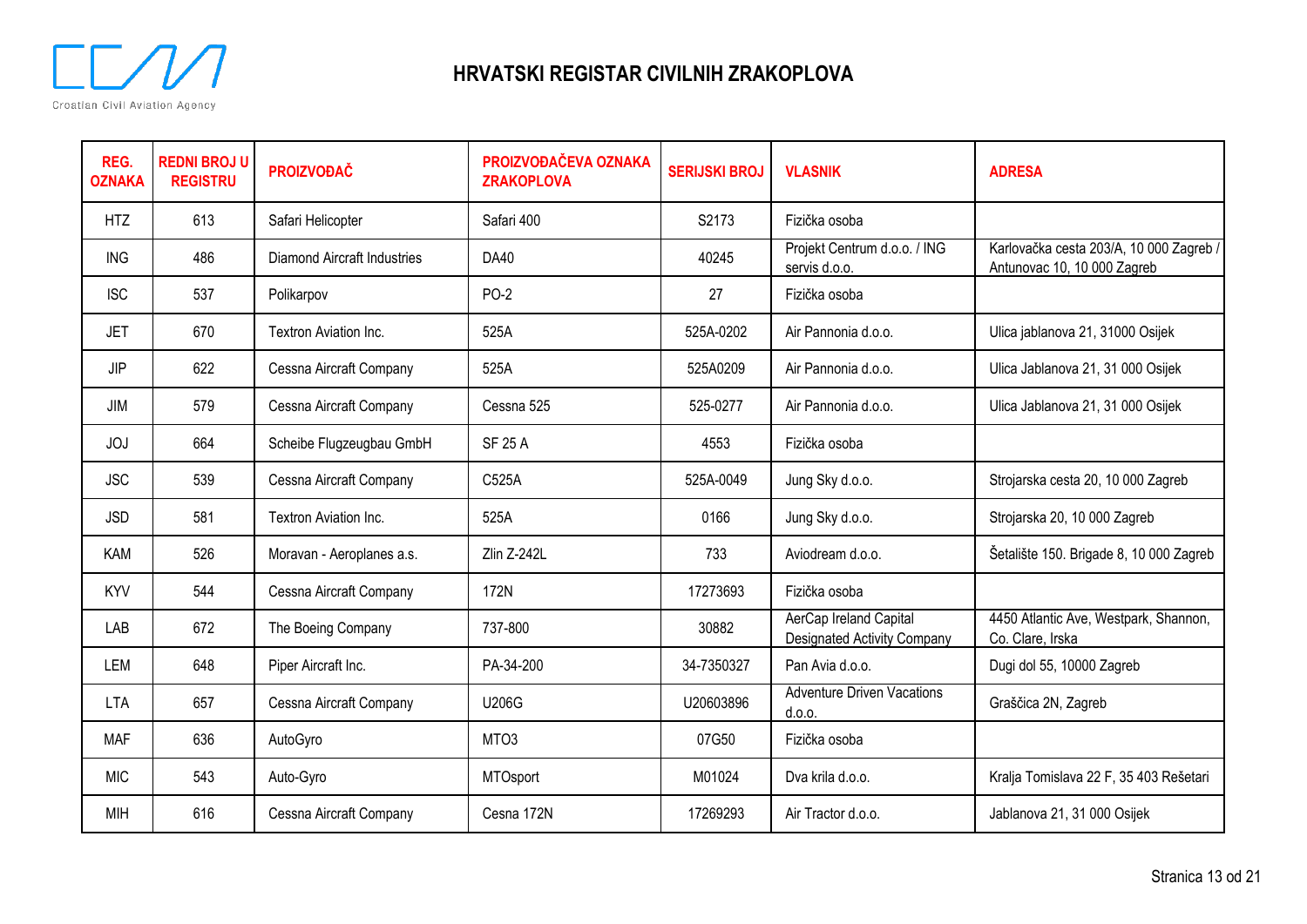

| REG.<br><b>OZNAKA</b> | <b>REDNI BROJ U</b><br><b>REGISTRU</b> | <b>PROIZVOĐAČ</b>                | PROIZVOĐAČEVA OZNAKA<br><b>ZRAKOPLOVA</b> | <b>SERIJSKI BROJ</b> | <b>VLASNIK</b>             | <b>ADRESA</b>                                  |
|-----------------------|----------------------------------------|----------------------------------|-------------------------------------------|----------------------|----------------------------|------------------------------------------------|
| <b>MIS</b>            | 671                                    | <b>Reims Aviation</b>            | Cessna 172H                               | F 172-0490           | Fizička osoba              |                                                |
| <b>MTO</b>            | 555                                    | Auto-Gyro                        | MTOsport                                  | M01026               | Fizička osoba              |                                                |
| OAI                   | 367                                    | Notheisz Ballon Kft              | PECS-AX-9                                 | 60/2004              | Balon klub Gral            | Pere Pirkera 20, 10 361 Sesvetski<br>Kraljevec |
| <b>OAG</b>            | 334                                    | Balon Kubiček /Czech Republic/   | <b>BB 26</b>                              | 195                  | Gral Company d.o.o.        | P.Pirkera 20, 10 361 S. Kraljevec              |
| <b>OCO</b>            | 444                                    | Ultramagic S.A.                  | $S-130$                                   | 130/64               | Chromos boje i lakovi d.d. | Radnička cesta 173 d, 10 000 Zagreb            |
| OGZ                   | 529                                    | Ultramagic S.A.                  | M-77 C                                    | 77/368               | Balon klub Zagreb          | Grge Novaka 53, 10 361 Sesvetski<br>Kraljevec  |
| <b>OHX</b>            | 639                                    | Ultramagic S.A.                  | M-90                                      | 90/196               | Balon klub Zagreb          | Grge Novaka 53, 10 361 Sesvetski<br>Kraljevec  |
| <b>OIV</b>            | 612                                    | Balony Kubiček                   | <b>BB12</b>                               | 001                  | Fizička osoba              |                                                |
| <b>OKR</b>            | 676                                    | Balony Kubiček                   | <b>BB45Z</b>                              | 1721                 | Balon klub Zagreb          | Grge Novaka 53, 10 361 Sesvetski<br>Kraljevec  |
| <b>ONY</b>            | 341                                    | Ultramagic, s.a.                 | $H-77$                                    | 77/214               | Balpro d.o.o.              | Grge Novaka 53, 10 361 Sesvetski<br>Kraljevec  |
| <b>OMG</b>            | 524                                    | Balon Kubiček                    | BB30XR                                    | 1025                 | Balon klub Zagreb          | Grge Novaka 53, 10 361 Sesvetski<br>Kraljevec  |
| OPA                   | 635                                    | Ultramagic S.A.                  | $S-160$                                   | 160/90               | Balon klub Zagreb          | Grge Novaka 53, 10 361 Sesvetski<br>Kraljevec  |
| <b>ORA</b>            | 628                                    | Ultramagic S.A.                  | <b>B-70</b>                               | 70/24                | Balon klub Zagreb          | Grge Novaka 53, 10 361 Sesvetski<br>Kralievec  |
| <b>OZG</b>            | 372                                    | Ultramagic, S.A.                 | S-90                                      | 90/65                | Balon klub Zagreb          | Grge Novaka 53, 10 361 Sesvetski<br>Kraljevec  |
| <b>OZZ</b>            | 502                                    | Ultramagic, S.A.                 | $S-105$                                   | 105/183              | Balon klub Zagreb          | Grge Novaka 53, 10 361 Sesvetski<br>Kraljevec  |
| PAA                   | 515                                    | Diamond Aircraft Industries Inc. | DA20-A1                                   | 10193                | PAN AERO SERVISI d.o.o.    | Kolodvorska 17, 42 230 Ludbreg                 |
| PAB                   | 533                                    | Diamond Aircraft Industries Inc. | DA20-A1                                   | 10161                | PAN AERO SERVISI d.o.o.    | Kolodvorska 17, 42 230 Ludbreg                 |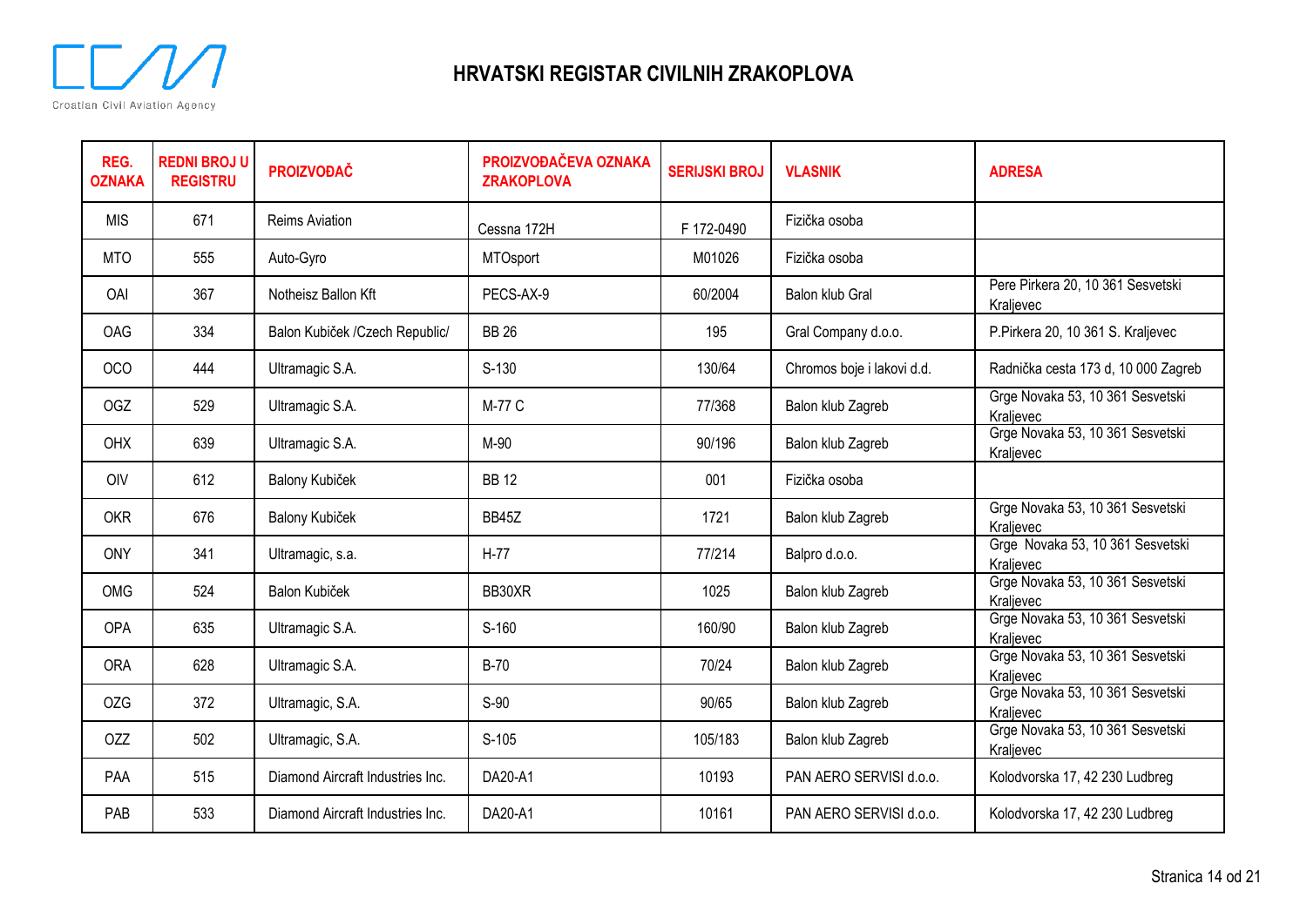

| REG.<br><b>OZNAKA</b> | <b>REDNI BROJ U</b><br><b>REGISTRU</b> | <b>PROIZVOĐAČ</b>                       | PROIZVOĐAČEVA OZNAKA<br><b>ZRAKOPLOVA</b> | <b>SERIJSKI BROJ</b> | <b>VLASNIK</b>                                       | <b>ADRESA</b>                                           |
|-----------------------|----------------------------------------|-----------------------------------------|-------------------------------------------|----------------------|------------------------------------------------------|---------------------------------------------------------|
| PAD                   | 623                                    | <b>Beech Aircraft Corporation</b>       | Beech 76                                  | ME-408               | Sveučilište u Zagrebu Faklutet<br>prometnih znanosti | Vukelićeva 4, 10 000 Zagreb                             |
| PAE                   | 626                                    | Diamond Aircraft Industries Inc         | DA20-A1                                   | 10152                | Fizička osoba                                        |                                                         |
| PAN                   | 614                                    | Textron Aviation Inc.                   | 150M                                      | 15076219             | Air Tractor d.o.o.                                   | Ulica Jablanova 21, 31 000 Osijek                       |
| <b>PET</b>            | 473                                    | Cessna Aircraft Company                 | Cessna 182J                               | 18256859             | Air Medulin d.o.o.                                   | Kavrerski put 19, 52 100 Pula                           |
| <b>PIS</b>            | 668                                    | Piper Aircraft Inc.                     | PA-28-161 Warrior II                      | 28-7916055           | Fizička osoba                                        |                                                         |
| <b>RED</b>            | 580                                    | Cessna Aircraft Company                 | Cessna F 182Q                             | F182 0085            | Delić Air d.o.o.                                     | Splitska 6, 52 100 Pula                                 |
| <b>RPH</b>            | 556                                    | <b>Piper Aircraft Corporation</b>       | PA-28RT-201T                              | 28R-8231004          | Fizička osoba                                        |                                                         |
| <b>SET</b>            | 512                                    | Hawker Beechcraft Corporation           | Beechcraft King Air C90 A                 | LJ-1360              | Zračno pristanište Mali Lošinj<br>d.o.o.             | Privlaka 19, 51 550 Mali Lošinj                         |
| <b>SIN</b>            | 549                                    | American Champion Corp.                 | 8GCBC                                     | 106-74               | Aeroklub "Split"                                     | Nikole Tesle 27, 21 000 Split                           |
| TIM                   | 493                                    | Piper Aircraft, Inc.                    | <b>PA-31T</b>                             | 31T-8120102          | A.Air Service d.o.o.                                 | Sv. Maura 9, 52 440 Poreč                               |
| <b>TOC</b>            | 559                                    | De Havilland                            | DHC-6-200HG Twin Otter                    | 45                   | MG Adriatic Leasing Limited                          | 6th floor, South Bank House, Barrow<br>Street, Dublin 4 |
| <b>UAJ</b>            | 268                                    | Pipistrel                               | Spider                                    | 212                  | Letačko društvo Zaprešić                             | M. Tita 79, Zaprešić                                    |
| <b>UAK</b>            | 105                                    | Rems-Sirio                              | Hazzard Rems-Sirio                        | 65-92-0101           | Fizička osoba                                        |                                                         |
| <b>UAP</b>            | 154                                    | Pipistrel Boscorol                      | Pipistrel 15                              | 1130910193           | Fizička osoba                                        |                                                         |
| <b>UAW</b>            | 120                                    | Cronos/Slantar<br>/Francuska/Slovenija/ | Cronos/Slantar                            | 190836               | Fizička osoba                                        |                                                         |
| <b>UAZ</b>            | 307                                    | Molnar Zoltan Apollo Hungary            | Apollo CX-M                               | 91997                | Aeroklub "Zlatna Dolina"                             | Kralja Zvonimira 10, 34 310 Pleternica                  |
| <b>UBB</b>            | 148                                    | Molnar Zlotan /Hungary/                 | Apollo CXM                                | 0418/94              | Fizička osoba                                        |                                                         |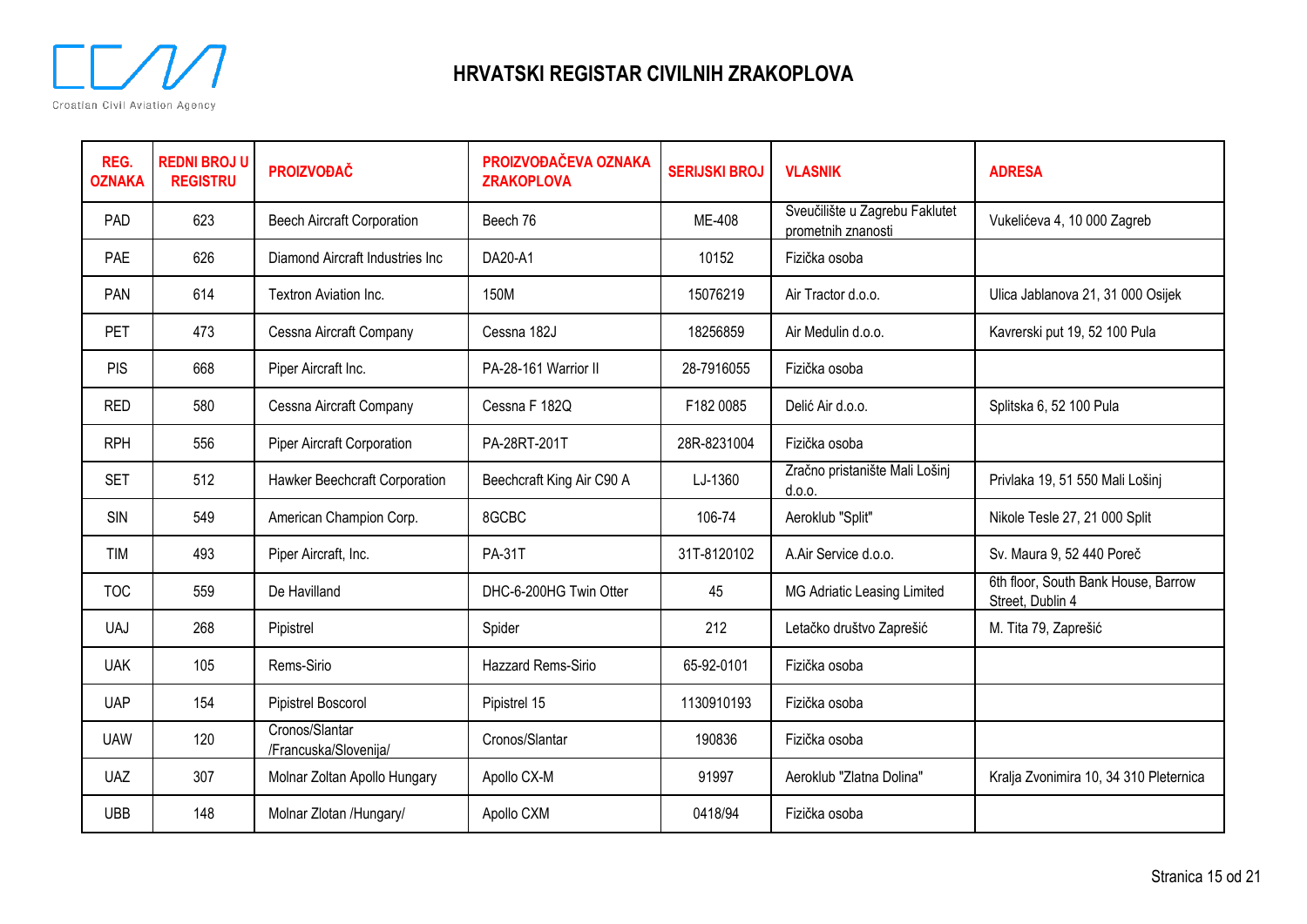

| REG.<br><b>OZNAKA</b> | <b>REDNI BROJ U</b><br><b>REGISTRU</b> | <b>PROIZVOĐAČ</b>              | PROIZVOĐAČEVA OZNAKA<br><b>ZRAKOPLOVA</b> | <b>SERIJSKI BROJ</b> | <b>VLASNIK</b>              | <b>ADRESA</b>                     |
|-----------------------|----------------------------------------|--------------------------------|-------------------------------------------|----------------------|-----------------------------|-----------------------------------|
| <b>UBK</b>            | 221                                    | Molnar Zoltan                  | Apollo CXM                                | 51/89                | Fizička osoba               |                                   |
| <b>UBM</b>            | 264                                    | Apollo/Pipistrel               | Apollo C15                                | 220                  | Aeroklub "Krila Koprivnice" | Trg mladosti 1, 48 000 Koprivnica |
| <b>UBO</b>            | 271                                    | Polaris motor                  | Lomac Trick 582                           | 271/01               | Fizička osoba               |                                   |
| <b>UBR</b>            | 60                                     | Pipistrel                      | Pipistrel 15                              | 1045                 | Fizička osoba               |                                   |
| <b>UBT</b>            | 294                                    | Polaris s.r.i.                 | Lomac Trick                               | 983716               | Fizička osoba               |                                   |
| <b>UBV</b>            | 500                                    | Apollo/Pipistrel               | C15D/Spider                               | H-060407/338         | Fizička osoba               |                                   |
| <b>UBZ</b>            | 513                                    | Apollo / Apollo                | C15D / Jet Star                           | 08530 / 170410       | Fizička osoba               |                                   |
| <b>UCD</b>            | 328                                    |                                | Atlas 21                                  | 50                   | Fizička osoba               |                                   |
| <b>UCE</b>            | 326                                    | Austrija                       | Steinbach                                 | 025/89               | Fizička osoba               |                                   |
| <b>UCN</b>            | 212                                    | Rodaro                         | Wallaby                                   | 0212/01              | Fizička osoba               |                                   |
| <b>UCO</b>            | 308                                    | amaterska gradnja              | $KR-2$                                    | 0308/98              | Fizička osoba               |                                   |
| <b>UCP</b>            | 504                                    | Apollo/Apollo                  | 15D/Jet Star C                            | 060709/69718         | Fizička osoba               |                                   |
| <b>UCR</b>            | 601                                    | Quad City                      | Challenger II                             | $I - 0172$           | Fizička osoba               |                                   |
| <b>UCT</b>            | 523                                    | Air Creation / Pipistrel       | XP-15 / Spider                            | 2235 / 365527        | Fizička osoba               |                                   |
| <b>UDB</b>            | 542                                    | <b>Cosmik Aviation/Evektor</b> | EV97 Eurostar                             | 3008                 | Fizička osoba               |                                   |
| <b>UDD</b>            | 81                                     | Flylab                         | Tucano                                    | 104                  | Fizička osoba               |                                   |
| <b>UDG</b>            | 609                                    | Aerodesigns/Skystar Aircraft   | Pulsar                                    | 235/001              | Fizička osoba               |                                   |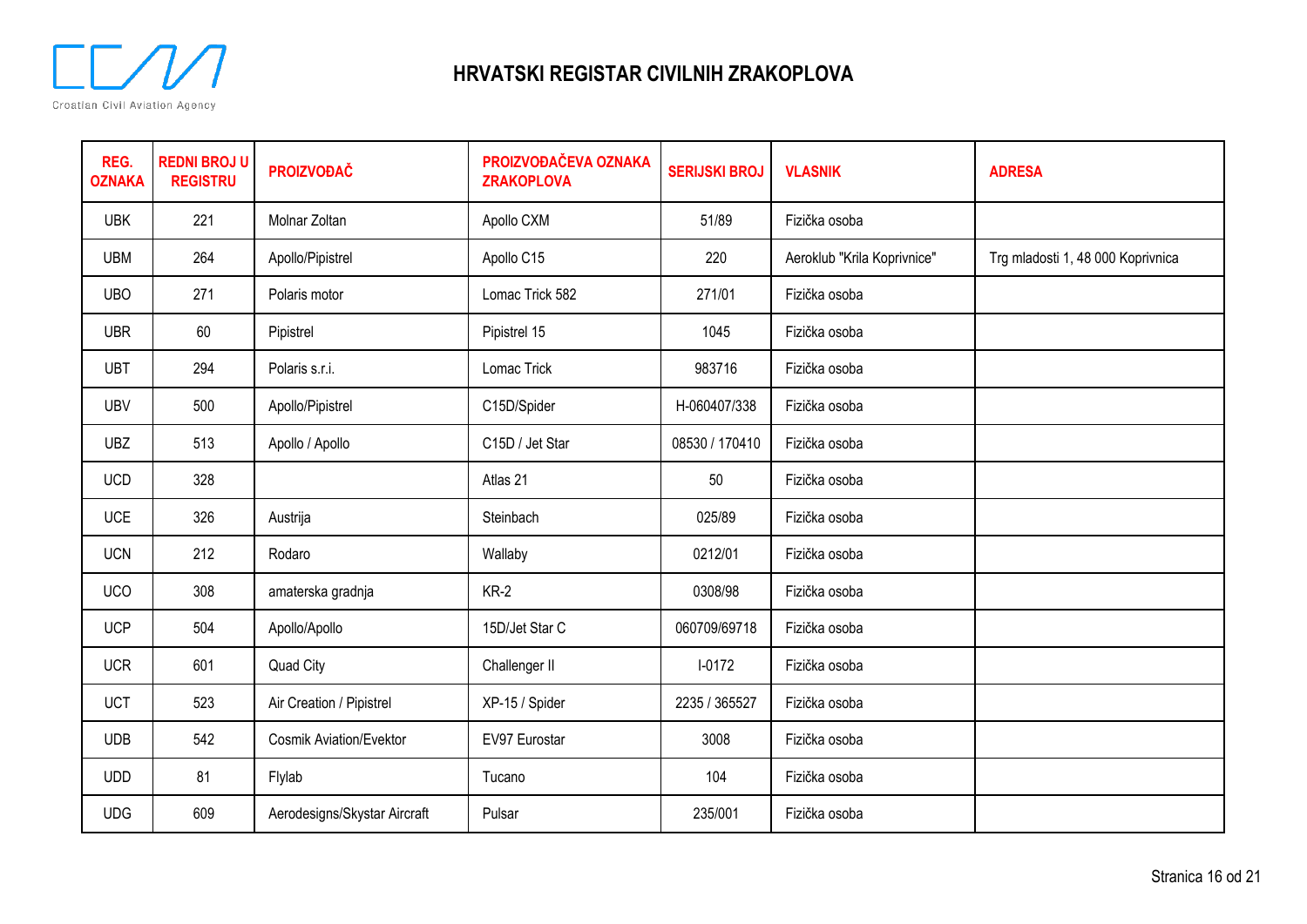

| REG.<br><b>OZNAKA</b> | <b>REDNI BROJ U</b><br><b>REGISTRU</b> | <b>PROIZVOĐAČ</b>              | PROIZVOĐAČEVA OZNAKA<br><b>ZRAKOPLOVA</b> | <b>SERIJSKI BROJ</b> | <b>VLASNIK</b> | <b>ADRESA</b>               |
|-----------------------|----------------------------------------|--------------------------------|-------------------------------------------|----------------------|----------------|-----------------------------|
| <b>UDK</b>            | 298                                    | Ultralair                      | Weedhopper JC 31/Europa II                | B 112984             | Fizička osoba  |                             |
| <b>UDL</b>            | 562                                    | Pipistrel/Pipistrel            | Hazard 15/Plus                            | 060498/2368930       | Fizička osoba  |                             |
| <b>UDO</b>            | 561                                    | Amaterski građen               | Bagalini                                  | 25213                | Fizička osoba  |                             |
| <b>UDP</b>            | 511                                    | Zenair                         | CH 601 Zodiac                             | 6-9670               | Fizička osoba  |                             |
| <b>UDR</b>            | 233                                    | Apollo/Apollo                  | C <sub>15</sub> TN/Jet Star               | 950104               | Fizička osoba  |                             |
| <b>UDS</b>            | 462                                    | Halley Kft.                    | Apollo Fox                                | 141106               | Fizička osoba  |                             |
| <b>UDT</b>            | 360                                    | Apollo                         | Apollo CX RGT                             | 100394               | Fizička osoba  |                             |
| <b>UEB</b>            | 519                                    | Halley Apollo / Pipistrel      | C-15 D / Spider                           | 220609 / 36921       | Fizička osoba  |                             |
| <b>UEE</b>            | 584                                    | Apollo/Apollo                  | C15 S/Jet Star                            | 171215/050915        | Fizička osoba  |                             |
| <b>UEZ</b>            | 196                                    |                                | Apollo CX-1500 Racer GT                   | MZ 09/91             | Fizička osoba  |                             |
| <b>UFM</b>            | 244                                    | Apollo                         | Apollo CXM RGT                            | 960226               | Fizička osoba  |                             |
| <b>UFO</b>            | 293                                    | Flysynthesis                   | Storch HS                                 | 190                  | Fizička osoba  |                             |
| <b>UFS</b>            | 279                                    | Innovation Engineering         | Genesis                                   | 65                   | Fizička osoba  |                             |
| <b>UGB</b>            | 490                                    | <b>TL Ultralight</b>           | TL-2000 Sting Carbon                      | 02ST27               | Fizička osoba  |                             |
| <b>UGG</b>            | 433                                    | Pipistrel                      | Sinus 912                                 | 260SN912             | EMOS d.o.o.    | Čulinečka 27, 10 000 Zagreb |
| <b>UGJ</b>            | 100                                    | Steger /Austrija/              | Steger/La Moyette                         | 002                  | Fizička osoba  |                             |
| <b>UGK</b>            | 106                                    | Pipistrel-Boscarol /Slovenija/ | Pipistrel 15                              | 00691                | Fizička osoba  |                             |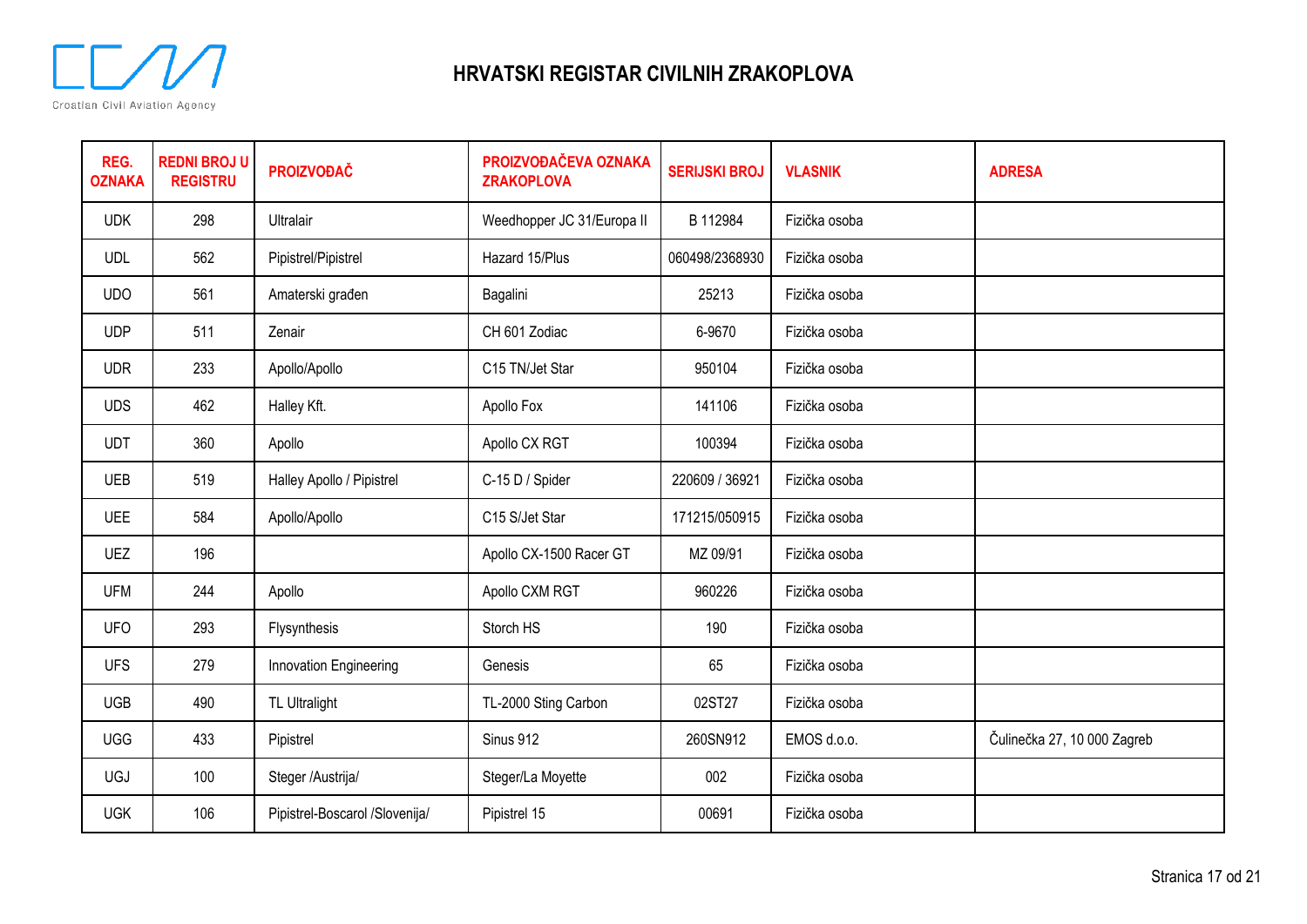

| REG.<br><b>OZNAKA</b> | <b>REDNI BROJ U</b><br><b>REGISTRU</b> | <b>PROIZVOĐAČ</b>               | PROIZVOĐAČEVA OZNAKA<br><b>ZRAKOPLOVA</b> | <b>SERIJSKI BROJ</b>   | <b>VLASNIK</b>         | <b>ADRESA</b>                 |
|-----------------------|----------------------------------------|---------------------------------|-------------------------------------------|------------------------|------------------------|-------------------------------|
| <b>UHD</b>            | 530                                    | Apollo                          | C 15D/Jet Star                            | 120310/060709          | Fizička osoba          |                               |
| <b>UHH</b>            | 99                                     | Apollo Molnar Zoltan /Mađarska/ | Apollo CX                                 | MZEA 40/87             | Fizička osoba          |                               |
| <b>UHK</b>            | 101                                    | Slantar /Slovenija/             | Slantar/Hazzard                           | 61-9210101             | Fizička osoba          |                               |
| <b>UHM</b>            | 277                                    | Zenair Aircraft Company         | Zenair CH 701 Stol Special                | I 3697                 | Fizička osoba          |                               |
| <b>UHS</b>            | 109                                    | Apollo Aircraft Inc.            | Apollo C4M                                | 125/90                 | Fizička osoba          |                               |
| UII                   | 627                                    | Aero East Europe                | MXP 155 Tayrona                           | 110124-AEE-0073        | Fizička osoba          |                               |
| <b>UIM</b>            | 624                                    | Air Creation/Pipistrel          | IFUN 16/Spider                            | A17057-<br>17038/191   | Studio 4 d.o.o.        | Blažićevo B42, 51 000 Rijeka  |
| <b>UIR</b>            | 517                                    | Apollo / Pipistrel              | C15D / Spider                             | 010209 / 35880         | Fizička osoba          |                               |
| <b>UJB</b>            | 357                                    | ZSLS Krosno Polska              | Mucha 100 A (M)                           | 459                    | Fizička osoba          |                               |
| <b>UJN</b>            | 370                                    | Evektor Aerotechnik Inc.        | EV 97 R Eurostar                          | 20042119               | Fizička osoba          |                               |
| <b>UKD</b>            | 593                                    | <b>Wild Thing</b>               | <b>WT01</b>                               | 68                     | Fizička osoba          |                               |
| <b>UKF</b>            | 102                                    | Slantar                         | Slantar/Molnar                            | MZEA 40/91             | Fizička osoba          |                               |
| <b>UKK</b>            | 522                                    | Halley Itd./Pipistrel           | Apollo C-15D/Pipistrel Spider             | 3214/136754            | Fizička osoba          |                               |
| <b>UKT</b>            | 518                                    | Pipistrel/Apollo                | Spider/C15TN                              | 67024 / 050706         | Fizička osoba          |                               |
| <b>UMA</b>            | 206                                    | Pipistrel                       | Plus 7                                    | 1511190494             | "DRC Automatika"d.o.o. | Pčelički put 4, 10 000 Zagreb |
| <b>UMJ</b>            | 531                                    | Apollo / Pipistrel              | C-15D / Spider                            | 060709/<br>15560360303 | Fizička osoba          |                               |
| <b>UMK</b>            | 618                                    | Aero East Europe                | MXP 155 Tajrona                           | 101021-AEE-0069        | Fizička osoba          |                               |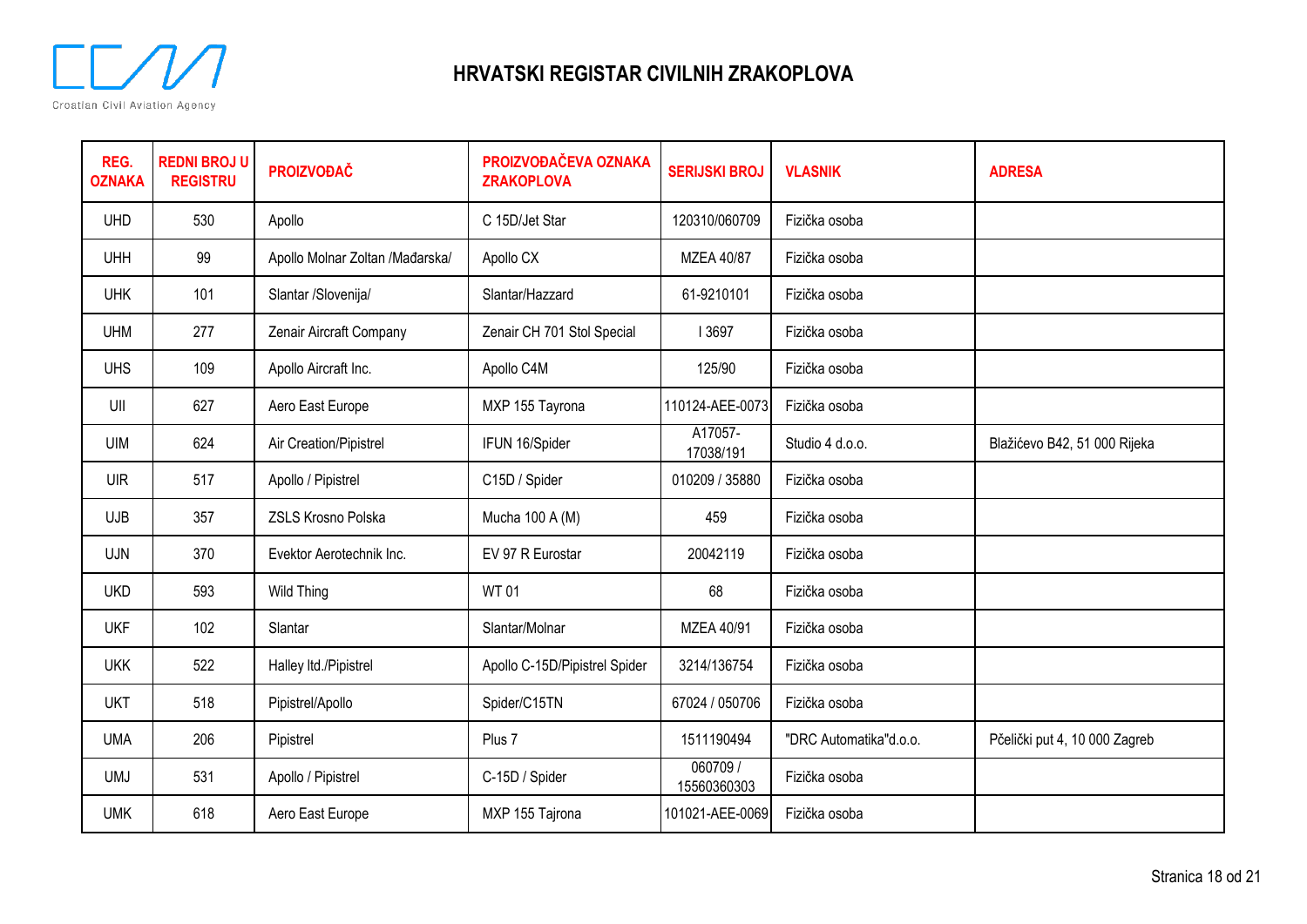

| REG.<br><b>OZNAKA</b> | <b>REDNI BROJ U</b><br><b>REGISTRU</b> | <b>PROIZVOĐAČ</b>           | PROIZVOĐAČEVA OZNAKA<br><b>ZRAKOPLOVA</b> | <b>SERIJSKI BROJ</b>  | <b>VLASNIK</b>                                    | <b>ADRESA</b>                        |
|-----------------------|----------------------------------------|-----------------------------|-------------------------------------------|-----------------------|---------------------------------------------------|--------------------------------------|
| <b>UMM</b>            | 663                                    | Tecnam                      | P92 Echo                                  | 069                   | Zrakoplovni klub Vrabac Vinkovci<br>Fizička osoba | Aerodrom Sopot 0, 32100 Vinkovci     |
| <b>UMS</b>            | 333                                    | amaterska gradnja           | Štiglec                                   | 001/2001              | Fizička osoba                                     |                                      |
| <b>UMZ</b>            | 514                                    | Apollo / Apollo             | C <sub>15</sub> D / RTG                   | 220509 / HR<br>01/05  | Fizička osoba                                     |                                      |
| <b>UOS</b>            | 598                                    | Aero-East-Europe d.o.o.     | Sila 450C                                 | 160718-AEE-0079       | Aeroklub "Osijek"                                 | Trg Jurja Križanića 1, 31 000 Osijek |
| <b>UPA</b>            | 654                                    | Apollo/Pipistrel            | C 4 / PIPISTREL BASIC                     | 1408 / 74/94          | Fizička osoba                                     |                                      |
| <b>UPC</b>            | 586                                    | <b>EURO Ala</b>             | Jet Fox 97                                | <b>JAN1808</b>        | Fizička osoba                                     |                                      |
| <b>UPD</b>            | 656                                    | HALLEY APOLLO/PIPISTREL     | C 15 TN/PIPISTREL PLUS                    | HR250708 /<br>2368921 | Fizička osoba                                     |                                      |
| <b>UPK</b>            | 611                                    | I.C.P. S.r.I.               | Savannah S                                | 16-01-54-0447         | Pilotski klub "Krila Kvarnera"<br>Rijeka          | Korzo 2a/III, 51 000 Rijeka          |
| <b>UPP</b>            | 585                                    | Halley Apollo/Halley Apollo | C15AXP/Jet Star                           | 030502/111105         | Fizička osoba                                     |                                      |
| <b>UPZ</b>            | 94                                     | amaterska gradnja           | $KR-1$                                    | N/A                   | Fizička osoba                                     |                                      |
| <b>URI</b>            | 95                                     | amaterska gradnja           | $KR-2$                                    | 0095/92               | Fizička osoba                                     |                                      |
| <b>URK</b>            | 190                                    | Pipistel                    | Pipistrel 15 PLUS 4                       | M2 1461140294         | Aeroklub "Ždral"                                  | Stjepana Radića 68, 43 500 Daruvar   |
| <b>USA</b>            | 536                                    | Alpi Aviation srl           | Pioneer 200                               | 245                   | Shaft d.o.o.                                      | Sv.L.B. Mandića 161/a, 31 000 Osijek |
| <b>USE</b>            | 521                                    | Halley Apollo / Pipistrel   | C-15D / Twister                           | 100830 / 03752        | Fizička osoba                                     |                                      |
| <b>USF</b>            | 520                                    | Apollo / Pipistrel          | C-15 D/d / Twister                        | 040509 / 37991        | Fizička osoba                                     |                                      |
| <b>USG</b>            | 103                                    | Zoltan Molnar               | Sirio/Molnar                              | MZEA 41/90            | Fizička osoba                                     |                                      |
| <b>USI</b>            | 499                                    | Apollo/Pipistrel            | C15D/Twister                              | 7-127/3580709         | Shaft d.o.o.                                      | B.L. Mandića 161a, 31 000 Osijek     |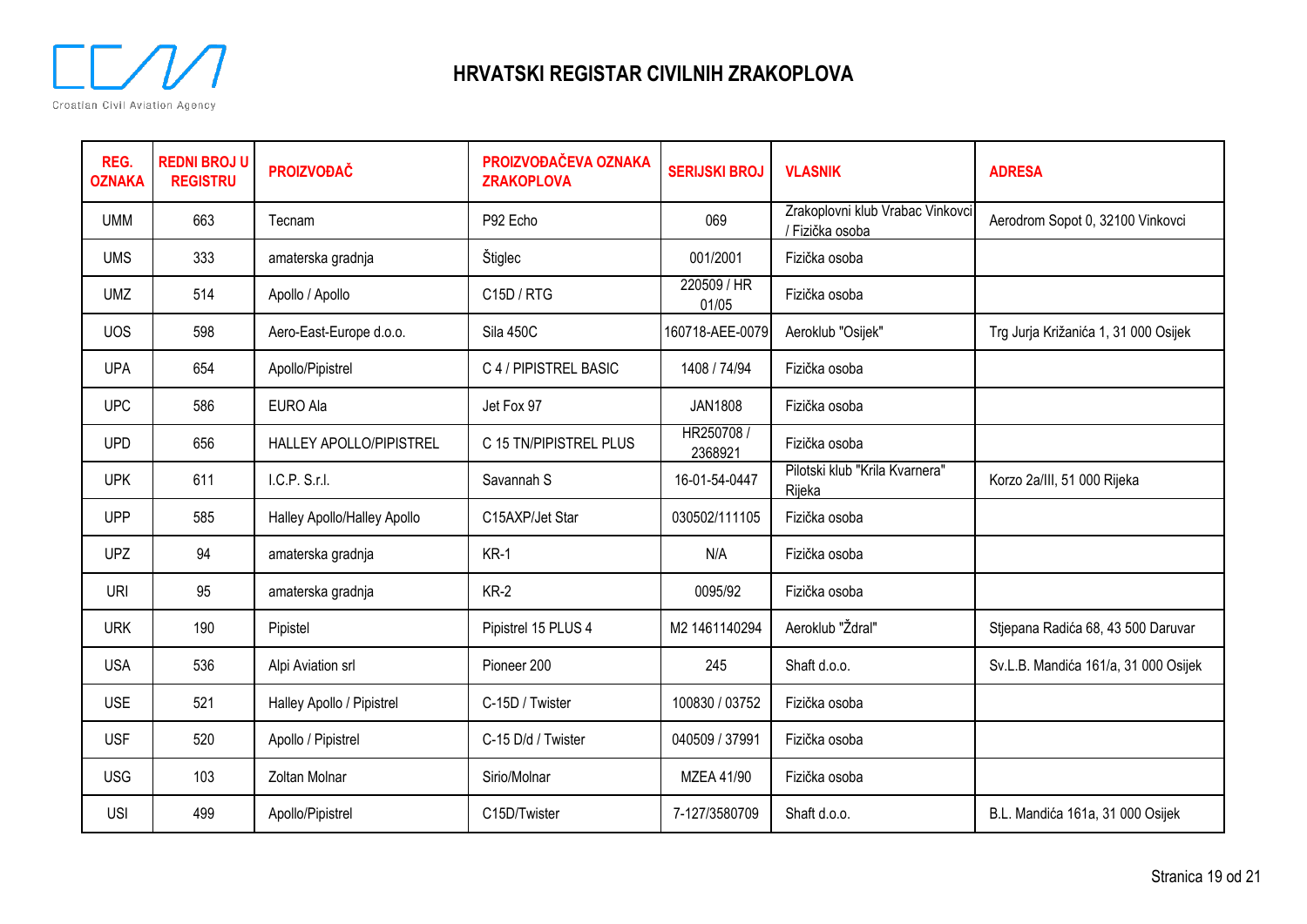

| REG.<br><b>OZNAKA</b> | <b>REDNI BROJ U</b><br><b>REGISTRU</b> | <b>PROIZVOĐAČ</b>           | PROIZVOĐAČEVA OZNAKA<br><b>ZRAKOPLOVA</b> | <b>SERIJSKI BROJ</b> | <b>VLASNIK</b>                                     | <b>ADRESA</b>                                                       |
|-----------------------|----------------------------------------|-----------------------------|-------------------------------------------|----------------------|----------------------------------------------------|---------------------------------------------------------------------|
| <b>USS</b>            | 516                                    | Apollo/Pipistrel            | C15TN/Twister                             | HR01/05 / 14386      | Fizička osoba                                      |                                                                     |
| <b>USV</b>            | 498                                    | <b>Fly Synthesis</b>        | Storch HS SV                              | 452                  | Shaft d.o.o.                                       | B.L. Mandića 161a, 31 000 Osijek                                    |
| <b>UTA</b>            | 218                                    | Czech Aircraft Works S R.O. | Zenair CH 601 Zodiac                      | $6 - 9781$           | Fizička osoba                                      |                                                                     |
| <b>UTM</b>            | 224                                    | amaterska gradnja           | Teenie two                                | 15-2029              | Fizička osoba                                      |                                                                     |
| <b>UTO</b>            | 568                                    | Apollo/Apollo               | C <sub>15</sub> AXP/Jet Star              | 222/020813           | Fizička osoba                                      |                                                                     |
| <b>UTZ</b>            | 91                                     | Pipistrel-Boscorol          | Pipistrel 15                              | TR 15560240191       | Fizička osoba                                      |                                                                     |
| UUU                   | 599                                    | Pipistrel                   | <b>SINUS 912</b>                          | 118 S 912 0903       | Fizička osoba                                      |                                                                     |
| <b>UVC</b>            | 231                                    | Pipistrel                   | Pipistrel 15 Basic                        | 0231/96              | Zrakoplovni klub "Bjelovar"                        | Sportska bb, Brezovac, 43 000 Bjelovar                              |
| <b>UVG</b>            | 174                                    | Apollo Molnar Zoltan        | Apollo CX-14                              | 174/92               | Fizička osoba                                      |                                                                     |
| UVI                   | 184                                    | Pipistrel Boscorol          | Pipistrel 15                              | N/A                  | Fizička osoba                                      |                                                                     |
| <b>UVM</b>            | 358                                    | Alpi Aviation s.r.i.        | Pioneer 300                               | 96S                  | Andico d.o.o.                                      | Jeronima Kavanjina 8, 10 000 Zagreb                                 |
| <b>UVV</b>            | 597                                    | Pipistrel/Pipistrel         | Hazard 15/Spider                          | H15 061/061          | Zrakoplovni klub "Vrabac"                          | Aerodrom Sopot bb, 32 100 Vinkovci                                  |
| <b>XCA</b>            | 478                                    | Aero-klub Zagreb            | CA-10 (Penkala)                           | 001                  | Aero-klub Zagreb                                   | Jurišićeva 5, 10 000 Zagreb                                         |
| <b>XGB</b>            | 306                                    | Soko Mostar                 | N-60                                      | 23122                | Karting centar-Zagreb<br>Zagrebački prometni zavod | G.Krkleca 23, 10 000 Zagreb<br>Ljubljanska avenija 1, 10 000 Zagreb |
| ZYZ                   | 661                                    | <b>SG AVIATION</b>          | Storm Century 04                          | S5-01S0047           | Fizička osoba                                      |                                                                     |

Ova internetska stranica sadržava podatke o činjeničnom i pravnom stanju zrakoplova upisanih u ovoj tablici sa stanjem na dan 1. rujna 2021. godine.